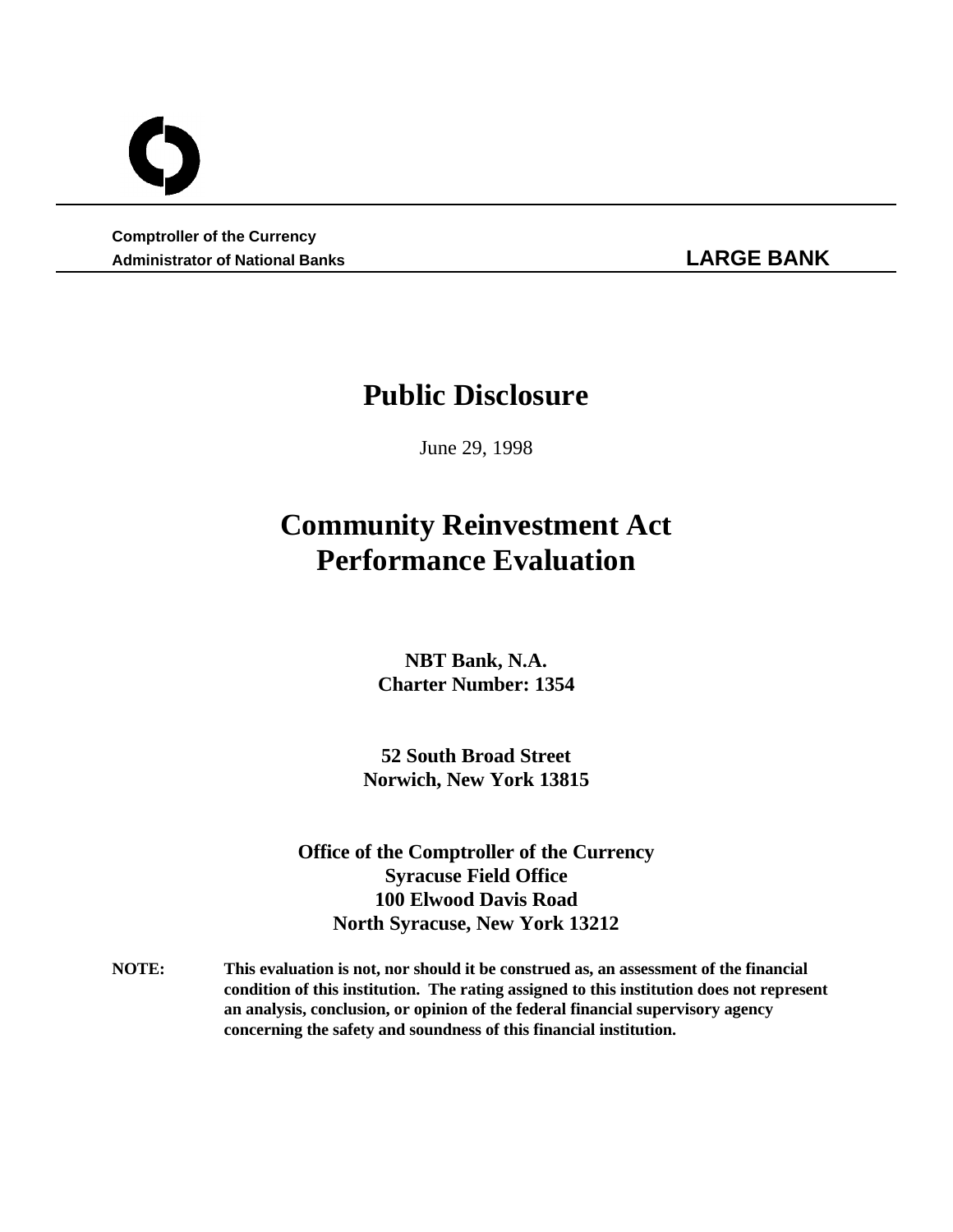# **TABLE OF CONTENTS**

| <b>Definitions</b>                                                                                                                                                                                                                   | 3                               |
|--------------------------------------------------------------------------------------------------------------------------------------------------------------------------------------------------------------------------------------|---------------------------------|
| <b>General Information</b>                                                                                                                                                                                                           | 4                               |
| <b>Description of Institution and Assessment Areas</b>                                                                                                                                                                               | 5                               |
| <b>Conclusions with Respect to Performance Tests</b>                                                                                                                                                                                 |                                 |
| <b>Lending Test</b>                                                                                                                                                                                                                  |                                 |
| Assessment Area Concentration of Lending Activity<br><b>Borrower Characteristics</b><br>Geographic Distribution<br><b>Community Development Lending</b><br><b>Innovative or Flexible Lending Practices</b><br><b>Investment Test</b> | 9<br>10<br>13<br>15<br>16<br>18 |
| <b>Service Test</b>                                                                                                                                                                                                                  |                                 |
| <b>Retail Banking Services</b><br><b>Community Development Services</b>                                                                                                                                                              | 20<br>21                        |
| <b>Fair Lending Results</b>                                                                                                                                                                                                          | 23                              |
| <b>Utica-Rome MSA Performance Conclusion</b>                                                                                                                                                                                         | 24                              |
| <b>Binghamton MSA Performance Conclusion</b>                                                                                                                                                                                         | 28                              |
| <b>Appendix</b>                                                                                                                                                                                                                      |                                 |
| <b>Scope of Examination</b>                                                                                                                                                                                                          | 32                              |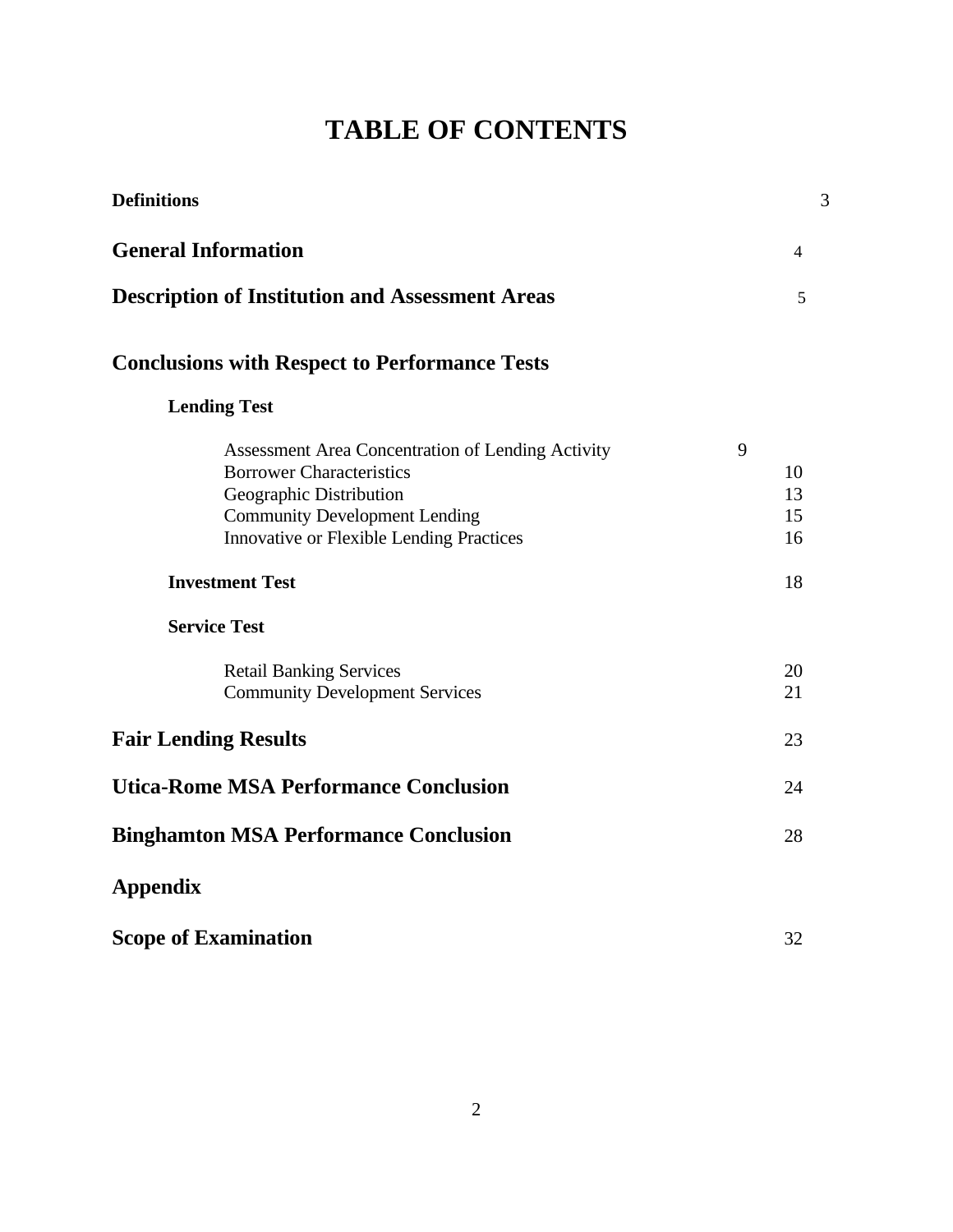# **Definitions**

Community development - affordable housing or community services targeted to low or moderate income individuals, activities that promote economic development by financing small businesses or farms, and activities that revitalize or stabilize low or moderate income geographies.

Community development loan - a loan that has its primary purpose in community development, benefits the AA, and has not been reported or collected by the bank for consideration as a home mortgage, small business, small farm, or consumer loan, unless it is a multifamily dwelling.

Community development service - a service that has its primary purpose in community development, is related to the provision of financial services, and has not been considered in the evaluation of the bank's retail banking services.

Geography - a census tract or block numbering area.

HMDA loan - a "home improvement loan", "refinance loan" or "home purchase loan" that is reported on the Home Mortgage Disclosure Act Report.

Home improvement loan - any loan that is for the purpose in whole or in part of repairing, rehabilitating, remodeling, or improving a dwelling or the real property on which it is located and is classified by the financial institution as a home improvement loan.

Home purchase loan - any loan secured by and made for the purpose of purchasing a dwelling.

Low Income - an individual income that is less than 50% of the area median income, or a median family income (MFI) that is less than 50%, in the case of a geography.

Middle Income - an individual income that is at least 80% and less than 120% of the area median income, or a MFI that is at least 80% and less than 120%, in the case of a geography.

Moderate Income - an individual income that is at least 50% and less than 80% of the area median income, or a MFI that is at least 50% and less than 80%, in the case of a geography.

Upper Income - an individual income that is 120% or more of the area median income, or a MFI that is 120% or more, in the case of a geography.

Qualified Community Development Investment - an investment, deposit, membership share, or grant that has as its primary purpose community development.

Qualified investment - a lawful investment, deposit, membership share, or grant that has as its primary purpose community development.

Refinance loan - any loan in which the existing obligation, involving either a home purchase or a home improvement loan, is satisfied and replaced by a new obligation.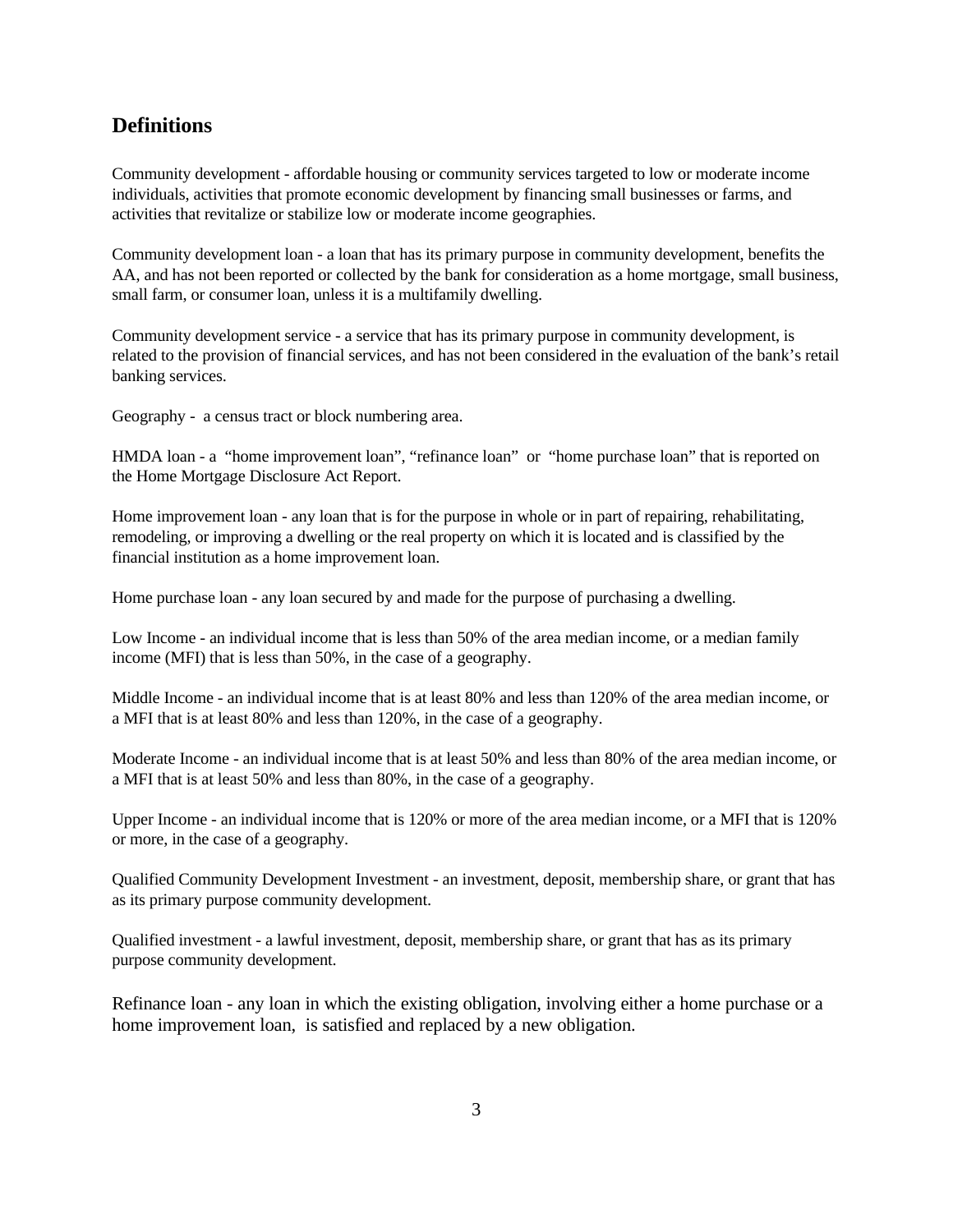# **GENERAL INFORMATION**

The Community Reinvestment Act (CRA) requires each federal financial supervisory agency to use its authority when examining financial institutions subject to its supervision, to assess the institution's record of meeting the credit needs of its entire community, including low and moderate income neighborhoods, consistent with safe and sound operation of the institution. Upon conclusion of such examination, the agency must prepare a written evaluation of the institution's record of meeting the credit needs of its community.

This document is an evaluation of the CRA performance of **NBT Bank, N.A.** (NBT) prepared by the **Office of the Comptroller of the Currency**, the institution's supervisory agency, as of **June 29, 1998**. The agency evaluates performance in assessment area(s), as they are delineated by the institution, rather than individual branches. This assessment area evaluation may include visits to some, but not necessarily all of the institution's branches. The agency rates the CRA performance of an institution consistent with the provisions set forth in Appendix A to 12 C.F.R. Part 25.

## **Institution's CRA Rating**: This institution is rated **"Satisfactory."**

The primary factors supporting the overall rating are:

- A substantial majority (88%) of loans in the bank's assessment area;
- A strong distribution of home loans to borrowers of different income levels;
- A good distribution of loans to small size businesses and farms, as well as small size loans (loans for \$100,000 or less);
- An excellent geographic distribution of small farm loans;
- An adequate geographic distribution of home and small business loans;
- An excellent level of qualified community development investments. In addition, the bank played a significant leadership role in forming its own Small Business Investment Corporation (SBIC). Also, the formation of the SBIC was a complex activity;
- A high level of community development services.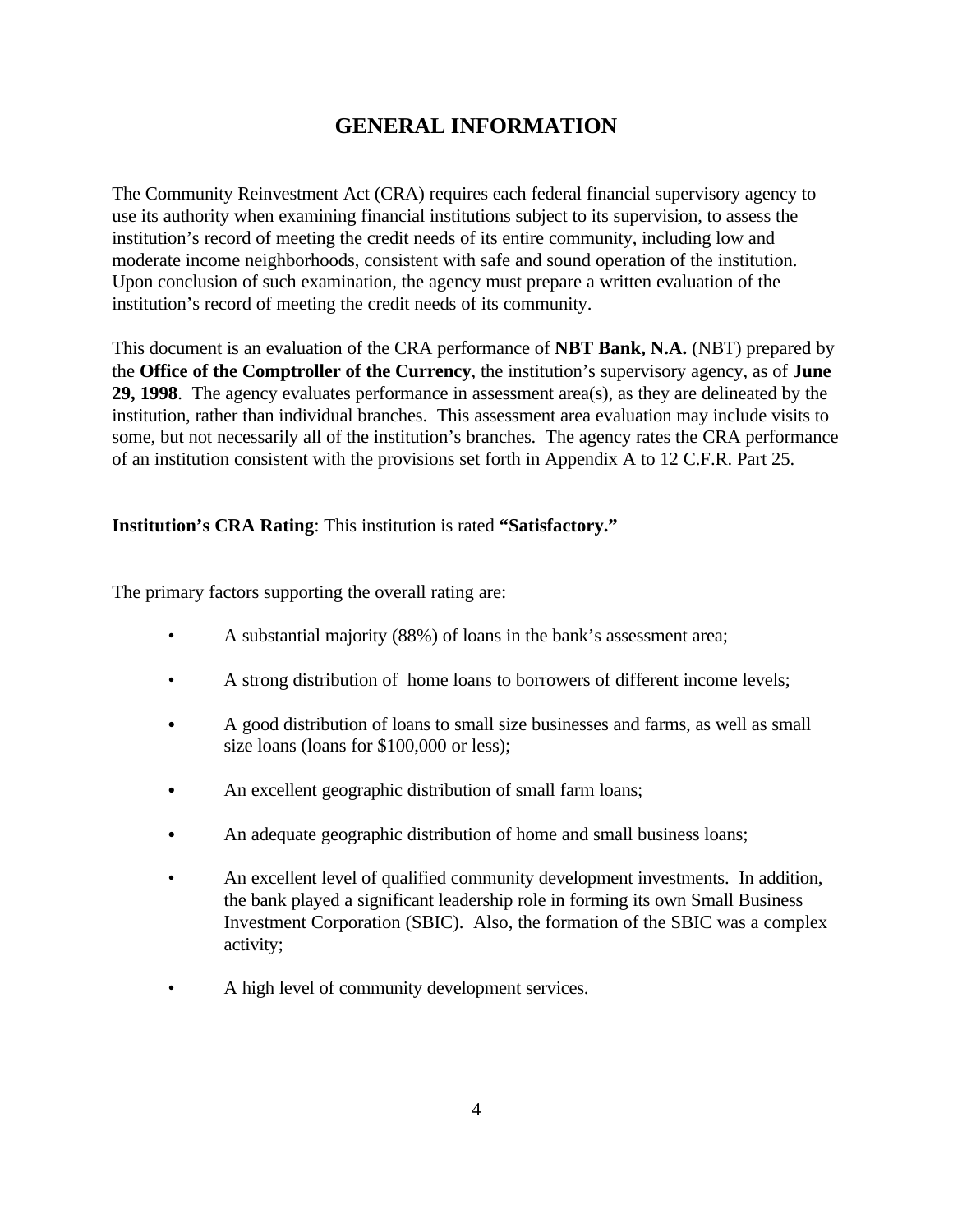The following chart indicates the performance level of NBT Bank, N.A. with respect to the lending, investment, and service tests:

| NBT Bank, N.A.<br><b>Performance Tests</b> |                                                                       |   |  |  |  |  |  |  |
|--------------------------------------------|-----------------------------------------------------------------------|---|--|--|--|--|--|--|
|                                            | <b>Lending Test*</b><br><b>Investment Test</b><br><b>Service Test</b> |   |  |  |  |  |  |  |
| Outstanding                                |                                                                       | X |  |  |  |  |  |  |
| <b>High Satisfactory</b>                   | X                                                                     |   |  |  |  |  |  |  |
| Low Satisfactory                           | X                                                                     |   |  |  |  |  |  |  |
| Needs to Improve                           |                                                                       |   |  |  |  |  |  |  |
| Substantial noncompliance                  |                                                                       |   |  |  |  |  |  |  |

\* The lending test is weighted more heavily than the investment and service tests when arriving at an overall rating.

*Note: Words that first appear in italics are defined in the definitions section of this evaluation.* 

#### **Description of Institution**

NBT Bank, NA (NBT), is located in Norwich, New York and is the only subsidiary of NBT Bancorp, Inc. (NBTB), a bank holding company formed in 1986. NBTB ranks as the 31st largest bank holding company in New York State with total assets of \$ 1.3 billion, as of June 30, 1998.

NBT, a full service community bank provides a wide range of financial products and services through 35 branch offices in the southern, eastern and northern regions of New York State. As of March 31, 1998, NBT had total assets of \$1.3 billion, with gross loans of \$752 million comprising 58% of the assets. The bank's loan mix consists of 51% real estate loans, 16% commercial loans, 28% individual loans, 4% agricultural loans, and 1% other loans. In addition to traditional banking services, NBT also offers its customers trust services.

The bank ranks 49th for market share of deposits out of 280 FDIC-insured institutions operating in New York State.

NBT is not subject to any known financial, legal or regulatory restrictions which would impede its ability to help meet the credit needs of its assessment areas.

The bank operates in a fairly compeitive market environment. NBT's competition includes credit unions, community banks, mortgage companies, larger regional banks and savings banks.

The bank has two operating subsidiaries, NBT Capital Corporation, a licensed Small Business Investment Corporation (SBIC) and NBT Realty Corporation, a Real Estate Investment Trust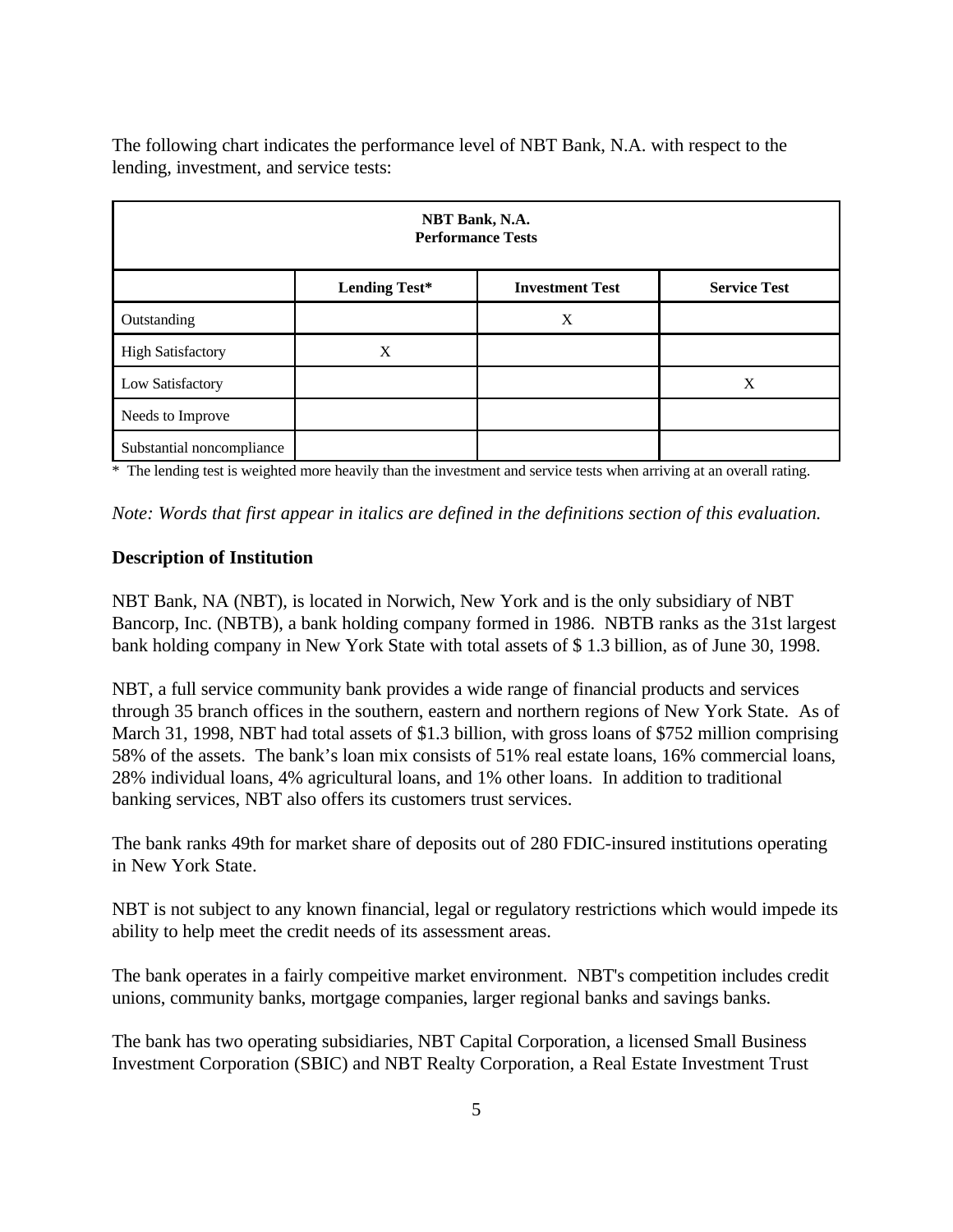(REIT). The SBIC is discussed later in this report under the Investment Test. We did not review NBT Realty Corporation.

#### **Description of Assessment Areas (AA)**

NBT has five AAs spanning the central, south, and northern portions of New York State. The AA does not included any area outside of New York State. The bank's AAs are designated: the Broome-Tioga Region, the Mohawk Valley Region, the Southern Tier Region, the Fulton County Region, and the Northern Region. The span of the AA, which is begins along the mid-south border with Pennsylvania through the mid-section of the state to the U.S. border with Canada. Approximately 74% of NTB's branches are located in small rural towns and communities with populations ranging from 500 to 10,000.

**The Broome -Tioga AA** is in the Binghamton, NY Metropolitan Statistical Area (MSA) and consists of portions of Broome and Tioga counties. The counties are in the southern central portion of the state. The generally rural area contains a population of 96,000 or 14% of the overall total of the combined AA (693,000). The income classifications for the *geographies* are 4% *moderate income*, 70% *middle income*, 13% *upper income* and 13% unclassified. No *low income* geographies are in the AA. The unclassified income geographies are three parcels of vacant land. Eighty percent of the housing is 1-4 family units, 3% is multifamily units and 17% mobile homes. The 1990 MSA U.S. Census Median Family Income, which is used to income categorize the geographies in the MSA, is \$35,872. The 1998 Updated Median Family Income, which is used to categorize the income level of individual borrowers in the MSA is \$41,200. The Updated Median Family Income is based on information from the Department of Housing and Urban Development (HUD).

Business demographics for 1998 show approximately 2,000 businesses, including 73 farms in the AA. Small businesses represent 92% of the 1,522 businesses reporting revenues. Approximately 84% of these businesses employ fewer than 10 persons. Businesses and farms with annual revenues of \$1 million or less are considered small size businesses and farms under the CRA. The major employers in the Broome-Tioga assessment areas are IBM, United Health Services, the NY State government, and Lockheed-Martin.

**The Southern Tier AA** is primarily a nonmetropolitan area with a very small portion of the Syracuse MSA (8160) and the Albany-Schenectady-Troy MSA (0160). The area is primarily rural, with agriculture and resorts on the edge of the Catskills. In the AA, are the counties of Chenango, Delaware, Greene, Madison, Otsego, and Schoharie. The population in the Southern Tier is 171,000 persons or 25% of the overall total of the combined AA. Fifteen percent of the geographies are moderate income, 78% middle income and 7% upper income. Seventy-eight percent of the housing is 1-4 family, 5% is multifamily and 17% is mobile homes. The income level of the geographies and individuals within this AA is based on whether the geography or individual is located in one of the two MSAs or the nonmetropolitan portion of the AA. Each of the three areas has its own median family income levels. The 1990 U.S. Census New York State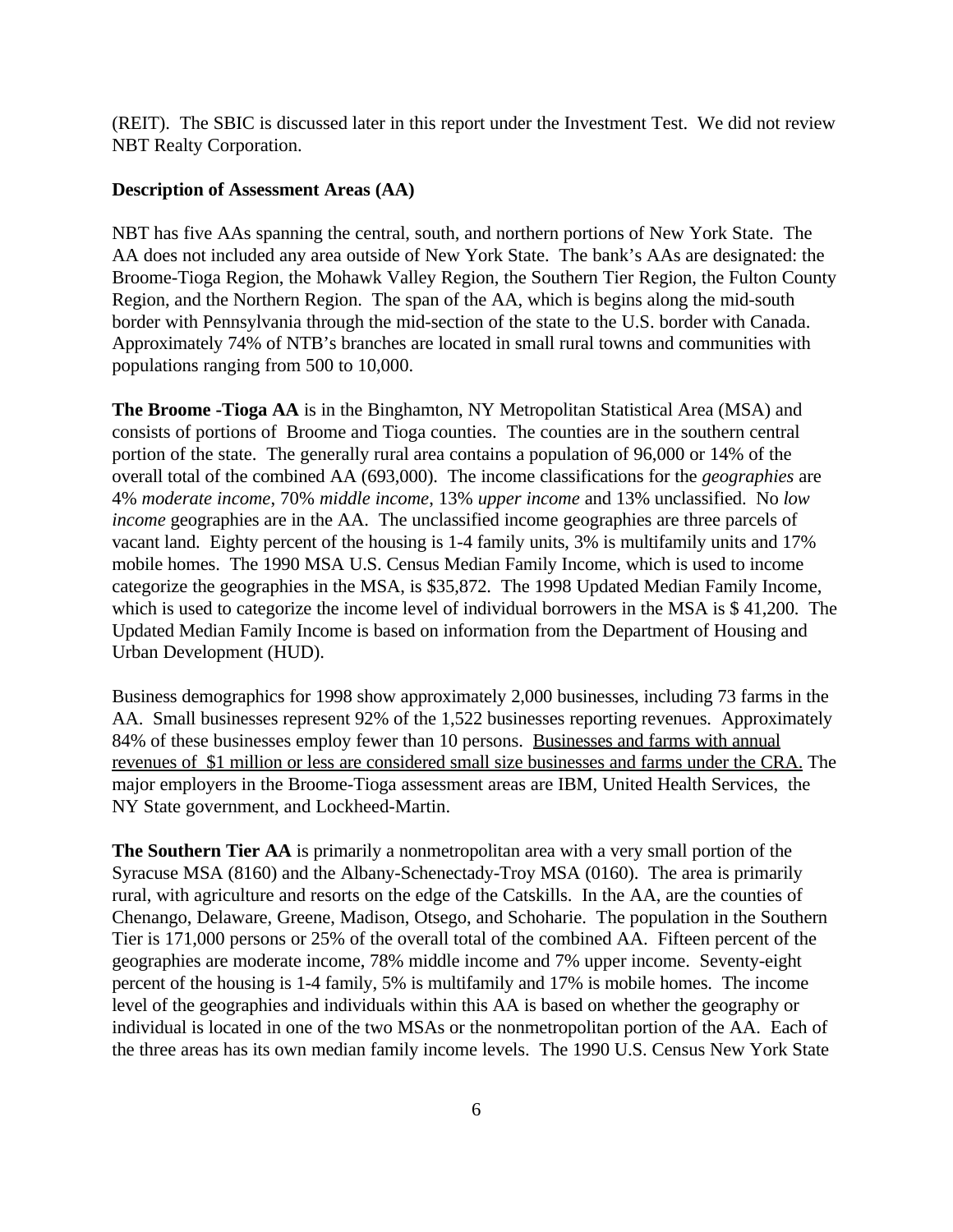Nonmetropolitan Median Family Income is \$31,472. The 1998 Updated Nonmetropolitan New York State Median Family Income is \$37,700. The 1990 US Census MSA Median Family Income for the Syracuse MSA \$36,672, while the 1998 Updated Median 1998 average is \$44,500. The 1990 US Census MSA Median Family Income for the Albany-Schnectady-Troy MSA is \$39,425, while the 1998 Updated Median Family Income is \$47,400.

The business demographics for 1998 show approximately 5,000 businesses, including 184 farms in the AA. Small businesses represent 93% of the 4,091 businesses reporting revenues. Approximately 85% of these businesses employ fewer than 10 persons. In the Southern AA, the major employers are the Bassett Hospital, Hardwick College, and NY Central Insurance Co.

**The Mohawk Valley AA** is comprised of a portion of the geographies of the Utica-Rome MSA (8680). The MSA consists of Herkimer and Oneida counties that include the more urbanized cities of Utica and Rome. The area is in the central portion of the state, along the New York State Thruway. The population of 224,000 represents the largest concentration (32%) of people in the combined AA. The income compositions of the geographies are as follows: 5% low income geographies, 22% moderate income geographies, 42% middle income geographies, 27% upper income geographies and 4% unclassified geographies. The unclassified income geographies consist of a psychiatric center, a prison, and Utica College. Eighty-two percent of the housing units are 1-4 family, 12% are multifamily, 5% of the housing is mobile homes, and 1% are condominiums. The 1990 US Census MSA Median Family Income for the Utica MSA is \$31,701. The 1998 Updated Median Family Income for the MSA is \$37,700.

Business demographics for 1998 show that there are approximately 6,000 businesses, including 130 farms, in the AA. Small businesses represent 88% of the 5,157 businesses reporting revenues. Approximately 81% of these businesses employ fewer than 10 persons. The primary employers in the Mohawk Valley AA are Oneida LTD, Fleet Financial Group, and WalMart.

**The Fulton County AA** is a nonmetropolitan area consisting of Fulton, Hamilton, Montgomery and Saratoga counties. These counties are in the mid-central northern portion of New York State. The area is rural, sparsely populated and in the foothills of the Adirondack Mountains. A population of 88,000 or 13% of the combined AA resides in the area. There are no low income or upper income geographies in the AA. The geographies consist of 32% of moderate income, 64% middle income, and 4% unclassified geographies. The unclassified geography is a rehabilitated business/shopping area, where there are no residences. Eighty-five percent of the housing is 1-4 family, multifamily housing is 5%, and mobile homes represent 10% of the housing. The 1990 U.S. Census New York State Nonmetropolitan Median Family Income is \$31,472. The 1998 Updated New York State Nonmetropolitan Median Family Income is \$37,700.

The Business demographics for 1998 show that there are approximately 2,800 businesses, including 55 farms in the AA. Small businesses represent 91% of the 2,301 businesses reporting revenues. Approximately 83% of these businesses employ fewer than 10 persons. In the Fulton County AA, the Fulton County Chapter of the NYS Association for Retarded Children Inc., the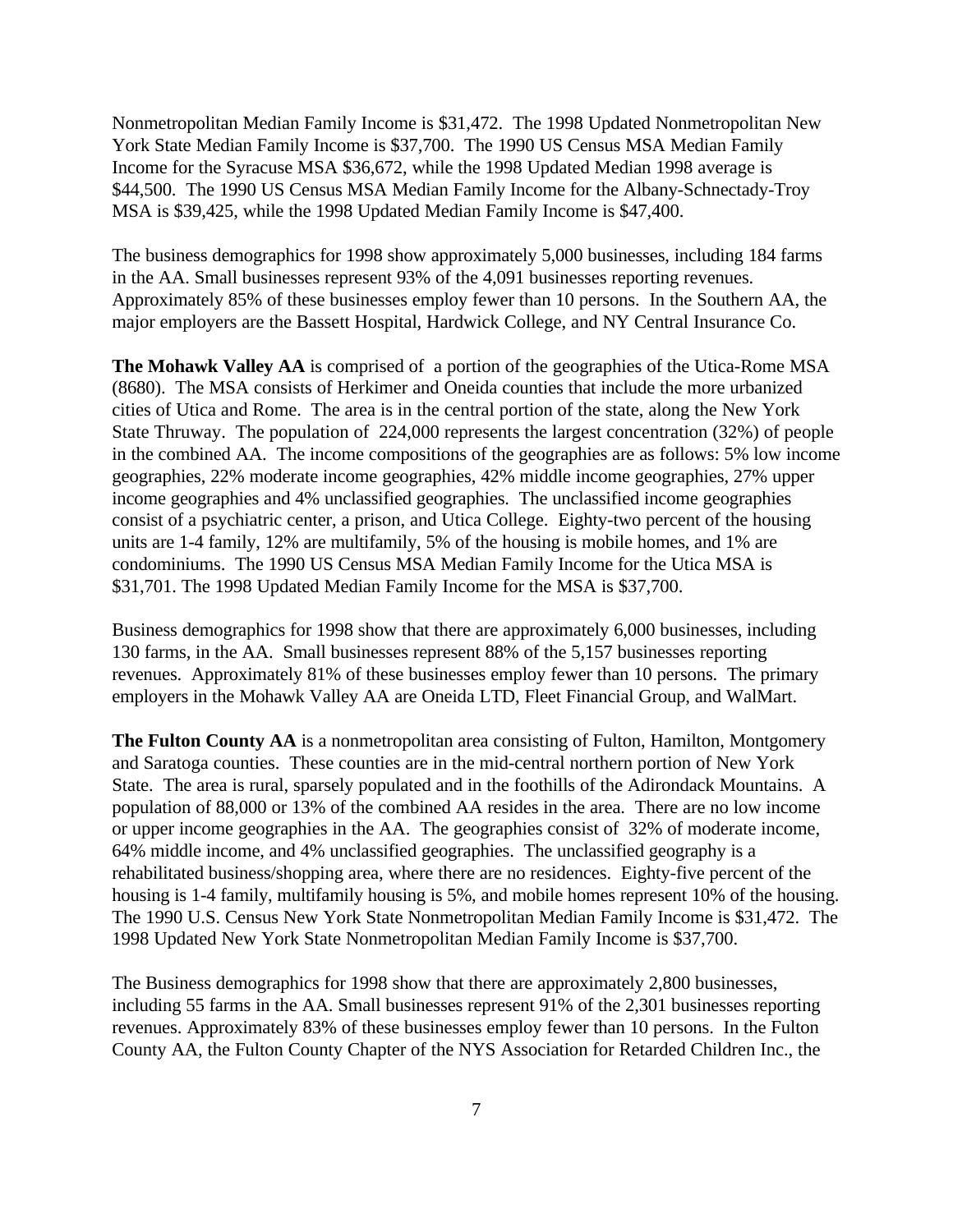County of Fulton, and the Gloversville Enlarged School District are the largest employers.

**The Northern AA** is a nonmetropolitan area that includes portions of Clinton, Essex and Franklin counties. These counties are the most northern and eastern counties of New York State. The area is primarily woods, with very rugged terrain. Dairy farming, the lumber/pulp industry and correctional facilities are the main employers. The population is the third largest with 114,000 or 16% of the combined AA. The income breakdown of the geographies is 13% moderate income, 71% middle income, 10% upper income, and 6% unclassified. The University of New York at Plattsburg campus is located in the two unclassified income geographies. Seventy-five percent of the housing units are 1-4 family, 11% multifamily, 13% mobile homes, and 1% condominiums. The 1990 U.S. Census New York State Nonmetropolitan Median Family Income is \$31,472. The 1998 Updated New York State Nonmetropolitan Median Family Income is \$37,700.

Business demographics data for 1998 shows there are approximately 3,000 businesses including 73 farms in the AA. Small businesses represent 91% of the 2,551 businesses reporting revenues. Approximately 82% of these businesses employ fewer than 10 persons. The Champlain Valley Physicians Hospital, Clinton County Correctional facility, and the Wyeth-Ayerst Laboratories, Inc., are the primary employers.

Many areas in New York State have been or are in transition. For instance, the leather industry was the dominant industry in the Fulton county area, i.e., the City of Gloversville, but it is now becoming a resort area. The cities of Rome and Utica have moved from manufacturing to service oriented employment. In Plattsburg, Clinton County, the business community is attempting to convert the once Air Force runways to a testing area for railroad trains. Corporate downsizing has occurred at some of New York State's largest employers, e.g., the U.S. military (Griffiss AFB in the Rome-Utica AA and the Plattsburgh AFB in the Northern AA), IBM, Eastman Kodak, GE, Lockheed, and Xerox. Unemployment data for New York State compared with the U.S., for June 1998 shows 5.3% vs. 4.7%. The Albany-Schenectady-Troy MSA had a rate of 3.5%. The Binghamton MSA is 3.7% for that date, and the Utica-Rome MSA, 4.5%, all below the state and national average. The unemployment rates for the nonmetropolitan areas are Fulton County and the Northern Region 6.7%, Clinton County 5.4%, Essex County 7.7%, and Franklin County  $6.5\%$ .

Our community contacts confirmed that major credit needs of the bank's AA are for small business, small farm and affordable housing loans (purchase and improvement). The need for small farm loans is concentrated in the rural areas of the AA.

# **Conclusions with Respect to Performance Tests**

### **Scope of Review**

This review covers the calendar years 1996 and 1997, and the first quarter of 1998. The market share and peer lender comparisons contained in the Lending Test are based on information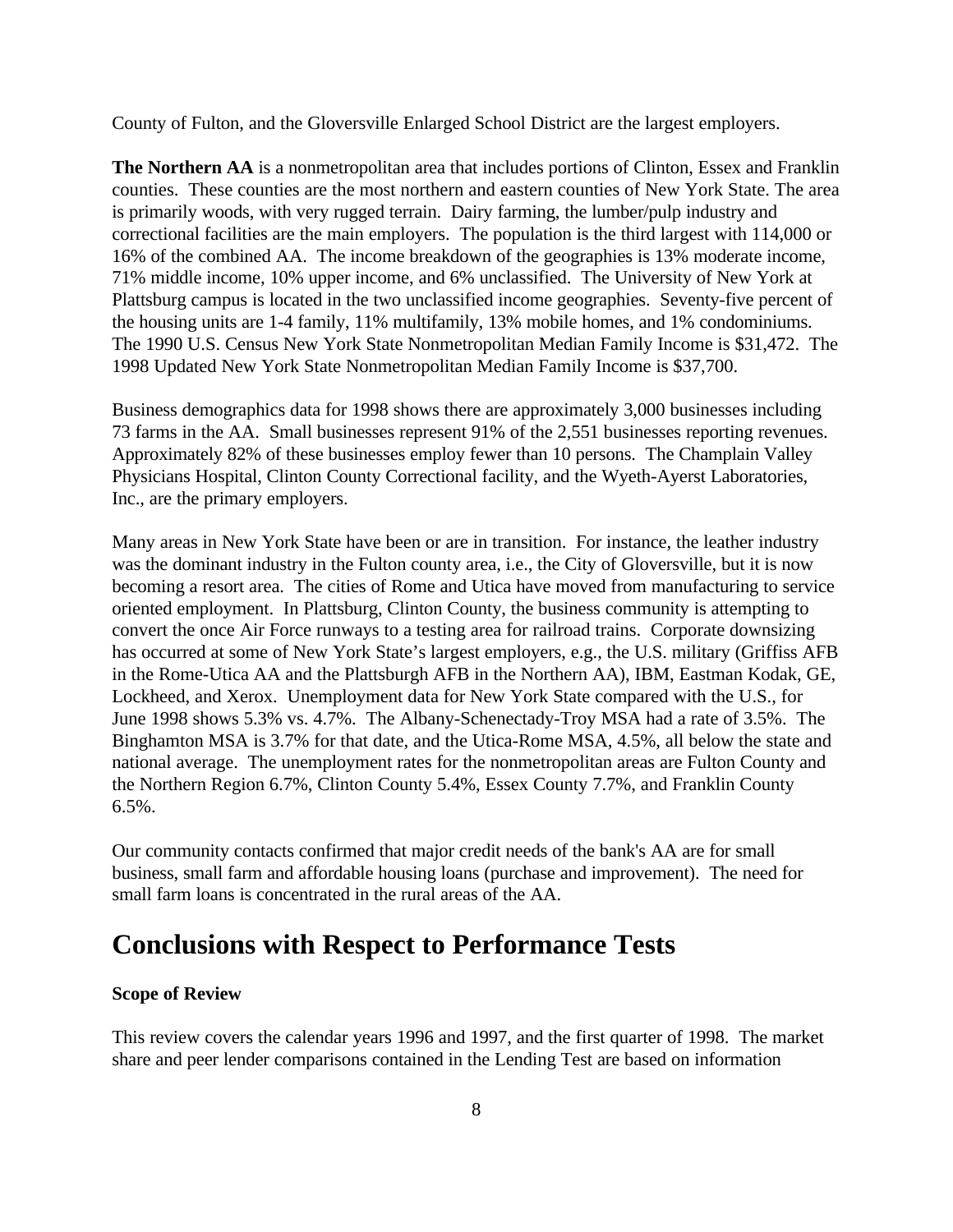contained in the aggregate Home Mortgage Disclosure Act Report (*HMDA*) Report for 1996. This information will not be available for 1997 activities until sometime later in 1998, and for 1998 activities until midyear 1999. The HMDA reports and Small Business/Small Farm Reports are available for public review. We were unable to obtain reliable peer data comparisons for small business and small farm lending due to current technical limitations in the software we use to assist in our analysis. There is no small business or small farm information presented for 1998. The information was not available at the time of the examination. Unlike the HMDA LAR, banks are not required to update the Small Business Register quarterly.

From this point forward, all information presented represents activities which occurred in the bank's combined AA unless otherwise noted. The information contained in the Binghamton and Utica-Rome MSA Conclusions sections of this report, represents the activities of the bank within its AA portion of these MSAs.

# **Lending Test**

## **Assessment Area Concentration of Lending Activity**

NBT's lending levels show good responsiveness to meeting the community's credit needs for home, small business, and small farm loans. NBT originated 1,241 home loans, 2,145 small business loans, and 717 small farm loans during 1996 and 1997. Table I below shows the number and dollar amount of HMDA, small business, and small farm loans originated in 1996 and 1997. The bank made a very high percentage of these loans (88%) inside its AA.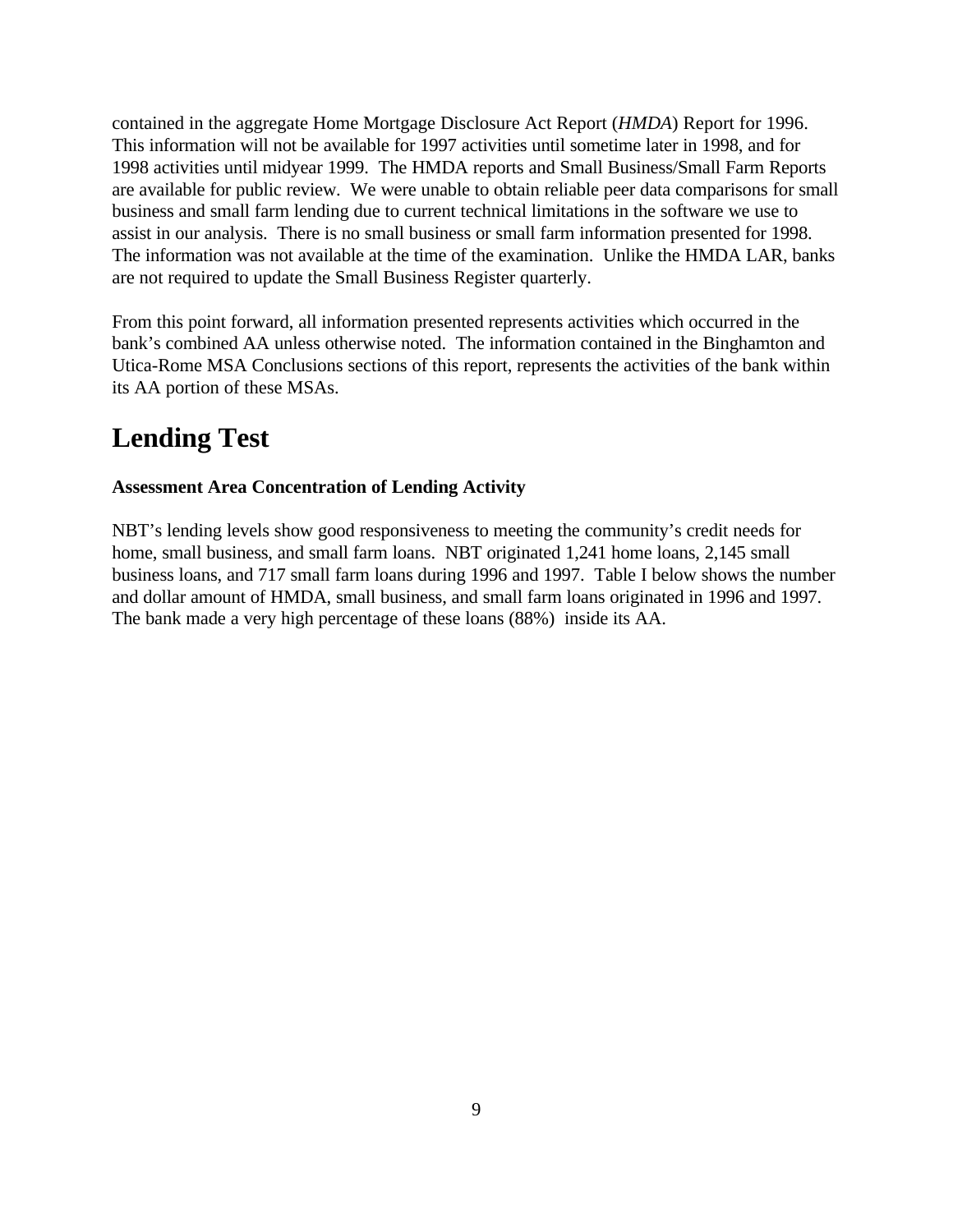| <b>Table I</b><br>Ratio of Loans Originated Inside the Assessment Area - 1996-1997 |             |                                 |                   |              |  |
|------------------------------------------------------------------------------------|-------------|---------------------------------|-------------------|--------------|--|
|                                                                                    | <b>HMDA</b> | <b>Small</b><br><b>Business</b> | <b>Small Farm</b> | <b>Total</b> |  |
| <b>Number</b>                                                                      |             |                                 |                   |              |  |
| Number of loans inside the AA                                                      | 1,145       | 1,871                           | 575               | 3,591        |  |
| Total number of Loans                                                              | 1,241       | 2,145                           | 717               | 4,103        |  |
| % of Loans Inside/Total # of Loans                                                 | 92%         | 87%                             | 80%               | 88%          |  |
| Dollars (in 000's)                                                                 |             |                                 |                   |              |  |
| \$ of Loans Inside the AA                                                          | 45,078      | 118,318                         | 15,550            | 178,946      |  |
| Total \$ of Loans                                                                  | 52,086      | 144,716                         | 21,692            | 218,494      |  |
| % of Loans Inside/Total \$ of Loans                                                | 87%         | 82%                             | 72%               | 82%          |  |

Source: 1996, 1997 HMDA LAR, and Small Business/Small Farm Data Collection Registers and NBT internal data.

HMDA loan volume was strong during the first quarter of 1998 with 175 loans for \$9.2 million. The ratio of HMDA loans in the AA for the first quarter of 1998 was consistent with the two-year ratio, i.e., 92% of the number of loans and 87% of the dollar of loans (161 loans for \$8 million) were made within the AA.

In 1996, the bank ranked fourth with respect to market share percentage (4.8%) of all HMDA reportable loans made in its AA. Within the HMDA loan group, the bank ranked fifth for *home improvement* loans, sixth for *home purchase* loans and seventh for *refinance* loans.

#### **Borrower Characteristics**

#### **Home Loans**

NBT has a strong distribution of HMDA loans to borrowers with low or moderate income. Table II below shows the bank's distribution of HMDA loans to low income borrowers far exceeds the average for all lenders, and is reasonably close to the percentage of low income families in the AA. NBT's distribution of loans to moderate income borrowers exceeded the average lender distribution and equaled the percentage of moderate income families in the AA.

In 1996, NBT outperformed the average for all lenders for each of the three HMDA products. The bank's distribution of home purchase loans to low income borrowers was 10% compared to the average lender distribution of 7%, and 24% for moderate income borrowers compared to the 22% average lender distribution. For home improvement loans, NBT's distribution to low income borrowers was 19% compared to the 11% average lender distribution, and 24% for moderate income borrowers compared to the 22% average lender distribution. Refinance loans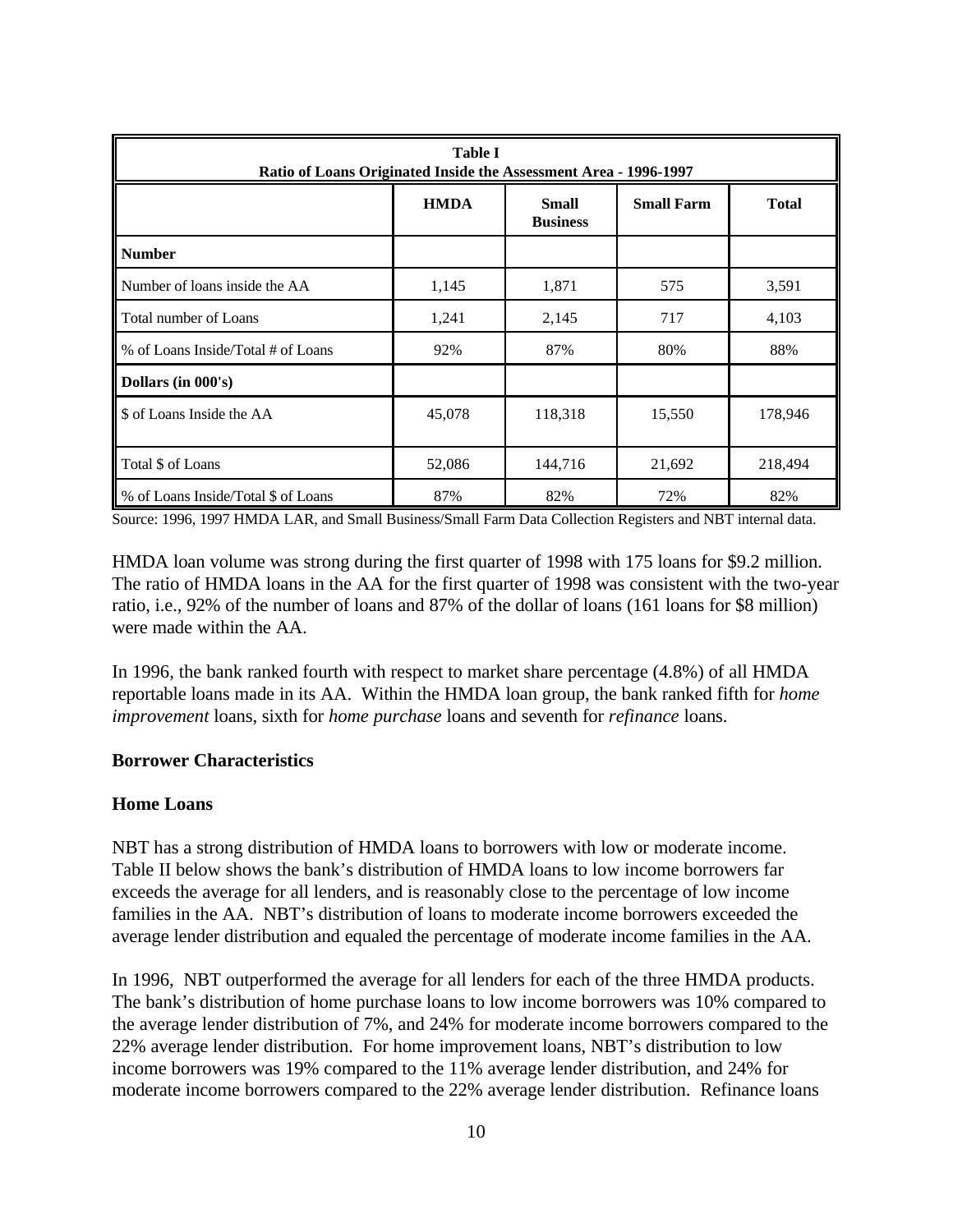were 7% to low income borrowers compared to a 4% average lender distribution, and 17% for moderate income borrowers compared to a 14% average lender distribution.

| <b>Table II</b><br><b>Borrower Distribution of HMDA Loans - 1996</b><br><b>Originations</b>                                                                |     |     |     |  |  |  |  |
|------------------------------------------------------------------------------------------------------------------------------------------------------------|-----|-----|-----|--|--|--|--|
| <b>Income Level</b><br>% of NBT<br>% of Families by Income<br><b>Average % Distribution</b><br><b>HMDA Loans</b><br>of Families<br>Level<br>by all Lenders |     |     |     |  |  |  |  |
| Low                                                                                                                                                        | 19  | 13  | 7   |  |  |  |  |
| Moderate                                                                                                                                                   | 20  | 23  | 20  |  |  |  |  |
| Middle                                                                                                                                                     | 24  | 28  | 29  |  |  |  |  |
| 34<br>42<br>37<br>Upper                                                                                                                                    |     |     |     |  |  |  |  |
| $\mathfrak{D}$<br>$\mathcal{D}_{\mathcal{A}}$<br>Not reported<br>0                                                                                         |     |     |     |  |  |  |  |
| Total                                                                                                                                                      | 100 | 100 | 100 |  |  |  |  |

Source: 1996 HMDA Aggregate Lending Data

For 1997, the bank's distribution of loans to low income borrowers remained at 13% while decreasing slightly from 23% to 19% with moderate income borrowers. The distribution of home purchase loans and refinance loans decreased slightly from 1996 (10% to 9% and 7% to 5%), while the distribution of home improvement loans increased to 24% from 19%. The distribution to moderate income borrowers contained some large variations amongst the three products, with home improvement loans increasing by 25%, refinances increasing by 2% and home purchase loans decreasing by 8%.

The bank's HMDA loan distribution to moderate income borrowers was 22% for the first quarter of 1998, consistent with its overall distributions for 1996 and 1997 and the first quarter of 1997. On the other hand, the distribution to low income borrowers was only 6% compared to 13% for both 1996 and 1997 and the first quarter of 1997. The distribution of all three HMDA products to low income individuals was below the prior year levels. The decrease in the distribution to lower income borrowers is partially attributable to a decrease in applications from two Affordable Housing Programs run by nonprofit corporations. One of the two corporations, Opportunity for Chenango, temporarily suspended its program until it obtained additional federal funding at the end of the first quarter in 1998. The bank experienced a significant increase in affordable housing and first time home buyer loan program activity through June 1998, bringing the loan volume in line with 1997 levels.

#### **Small Business and Small Farm Lending**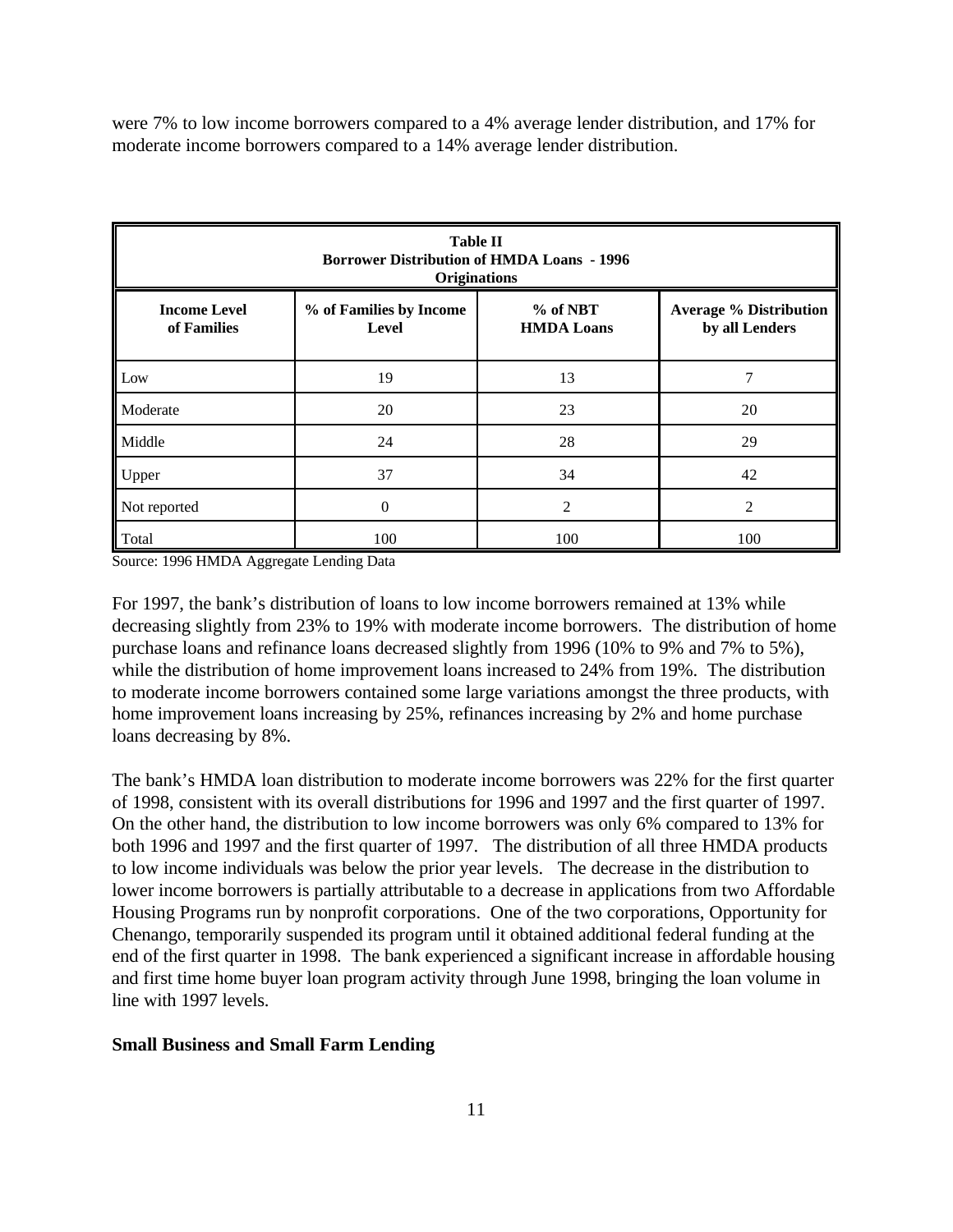In 1996, NBT made the majority (71%) of its small business loans to small sized businesses. All of the bank's small farm loans were made to small size farms. The percentage of loans to small sized businesses increased to 82% in 1997, while the percentage of loans to small sized farms remained very high at 98%. Of the 15,631 businesses operating in the AA who reported annual revenues, small size businesses represent 91% of the businesses. Small farms represent 98% of the farms in the AA who reported annual revenues. A total of 3,229 or 17% of the businesses and farms in the AA did not report annual revenues.

The vast majority of NBT's small business and small farm loans are for amounts less than \$100,000. These smaller loans are often needed by small size businesses. Tables III and IV show the percentage distribution of NBT's small business and small farm loans in three monetary categories.

| <b>Table III</b><br><b>Small Business Loan Originations</b><br>by Dollar Loan Size                                     |     |     |  |  |  |
|------------------------------------------------------------------------------------------------------------------------|-----|-----|--|--|--|
| <b>Origination Amount</b><br><b>NBT 1997</b><br><b>NBT 1996</b><br><b>Distribution</b><br>Distribution<br>$\%$<br>$\%$ |     |     |  |  |  |
| 86<br>87<br>Less Than $100,000$                                                                                        |     |     |  |  |  |
| $100,000 - 250,000$<br>Q<br>8                                                                                          |     |     |  |  |  |
| 250,000-1,000,000                                                                                                      |     |     |  |  |  |
| Total                                                                                                                  | 100 | 100 |  |  |  |

Source: Aggregate 1996 Small Business/Small Farm Data Collection Register, and NBT 1997 Small Business/Small Farm Register and NBT internal data.

| <b>Table IV</b><br><b>Small Farm Originations</b><br><b>By Dollar Loan Size</b> |                             |     |  |  |  |
|---------------------------------------------------------------------------------|-----------------------------|-----|--|--|--|
| NBT 1997 Distribution %<br>NBT 1996 Distribution %<br>Origination<br>\$ Amount  |                             |     |  |  |  |
| Less Than $100,000$                                                             | 98                          | 91  |  |  |  |
| 100,000-250,000                                                                 | $\mathcal{D}_{\mathcal{A}}$ | 8   |  |  |  |
| 250,000-500,000                                                                 |                             |     |  |  |  |
| Total                                                                           | 100                         | 100 |  |  |  |

Source: Aggregate 1996 Small Business/Small Farm Data Collection Register, and NBT 1997 Small Business/Small Farm Register and NBT internal data.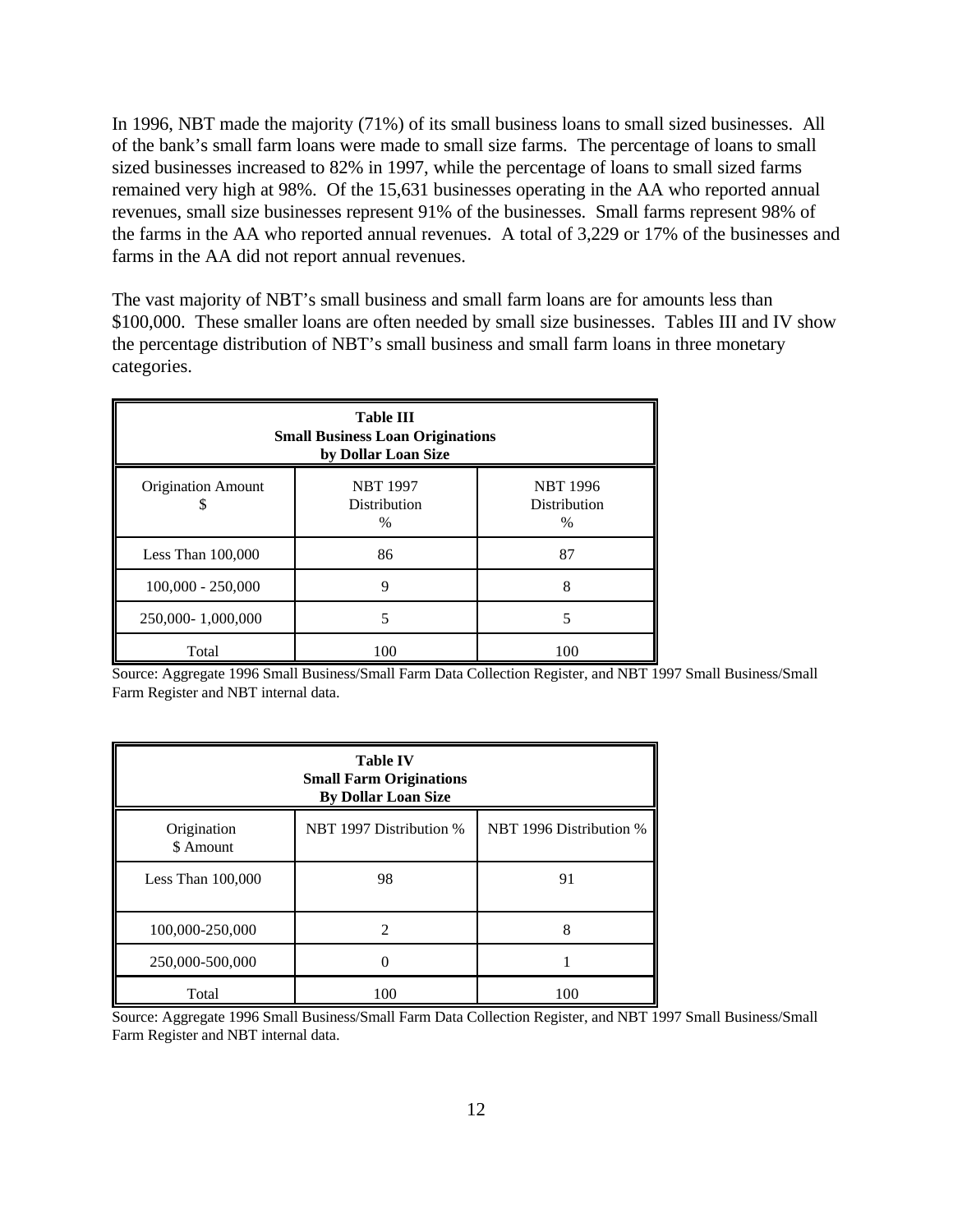#### **Geographic Distribution**

#### **Home Loans**

Table V below shows NBT's distribution of HMDA loans to moderate income geographies (9% of its loans) is slightly below the 11% average distribution by other lenders operating in the same area and the 11% distribution of owner occupied housing contained in the moderate tracts (11%). NBT ran slightly ahead of the average distribution of all lenders for home purchase loans to moderate income geographies (11% vs. 10%), but ran behind on home improvement loans (9% vs. 12%) and refinance loans (7% vs. 10%). NBT made no loans in low income tracts. There was virtually no HMDA lending activity (only 16 loans) in these areas by any lenders. The low lending activity is reasonable since there are few owner occupied homes in these geographies.

| <b>Table V</b><br><b>Geographic Distribution of HMDA Loans - 1996 Originations</b> |                           |                                       |                                                         |                             |  |
|------------------------------------------------------------------------------------|---------------------------|---------------------------------------|---------------------------------------------------------|-----------------------------|--|
| Geography<br><b>Income Level</b>                                                   | % of Total<br>Geographies | % of Owner<br><b>Occupied Housing</b> | 1996 Average %<br>Distribution by all<br><b>Lenders</b> | NBT% of Total #<br>of Loans |  |
| Low                                                                                | 2                         |                                       |                                                         |                             |  |
| Moderate                                                                           | 19                        | 11                                    | 11                                                      | 9                           |  |
| Middle                                                                             | 60                        | 72                                    | 65                                                      | 88                          |  |
| Upper                                                                              | 15                        | 17                                    | 24                                                      | 3                           |  |
| Not Categorized                                                                    | 4                         | 0                                     | 0                                                       | $\Omega$                    |  |
| Total                                                                              | 100%                      | 100%                                  | 100%                                                    | 100%                        |  |

Source: 1996 Aggregate HMDA Data

NBT's distribution of HMDA loans to low and moderate income tracts remained at the same levels in 1997 and the first quarter of 1998. The distribution to moderate income tracts increased slightly in 1997 to 10% and was at 9% for the first quarter of 1998. The bank had no loan activity in the low income tracts (which have few owner occupied housing units) during this time period.

There were wide variations amongst the three HMDA products during 1997 in the moderate income tracts. Home improvement lending activity was very strong at 14%, while refinancing activity increased to 10%. Home purchase loan activity was significantly lower at only 6%. The distribution of home purchase loans increased to 8% in the first quarter of 1998, while both home improvement and refinance loans were at the 10% level. The decrease in home purchase activity is attributable to a reduction in loan volume received from the Opportunity for Chenango (OFC) Affordable Housing Program and a decrease in mobile home lending. The OFC program was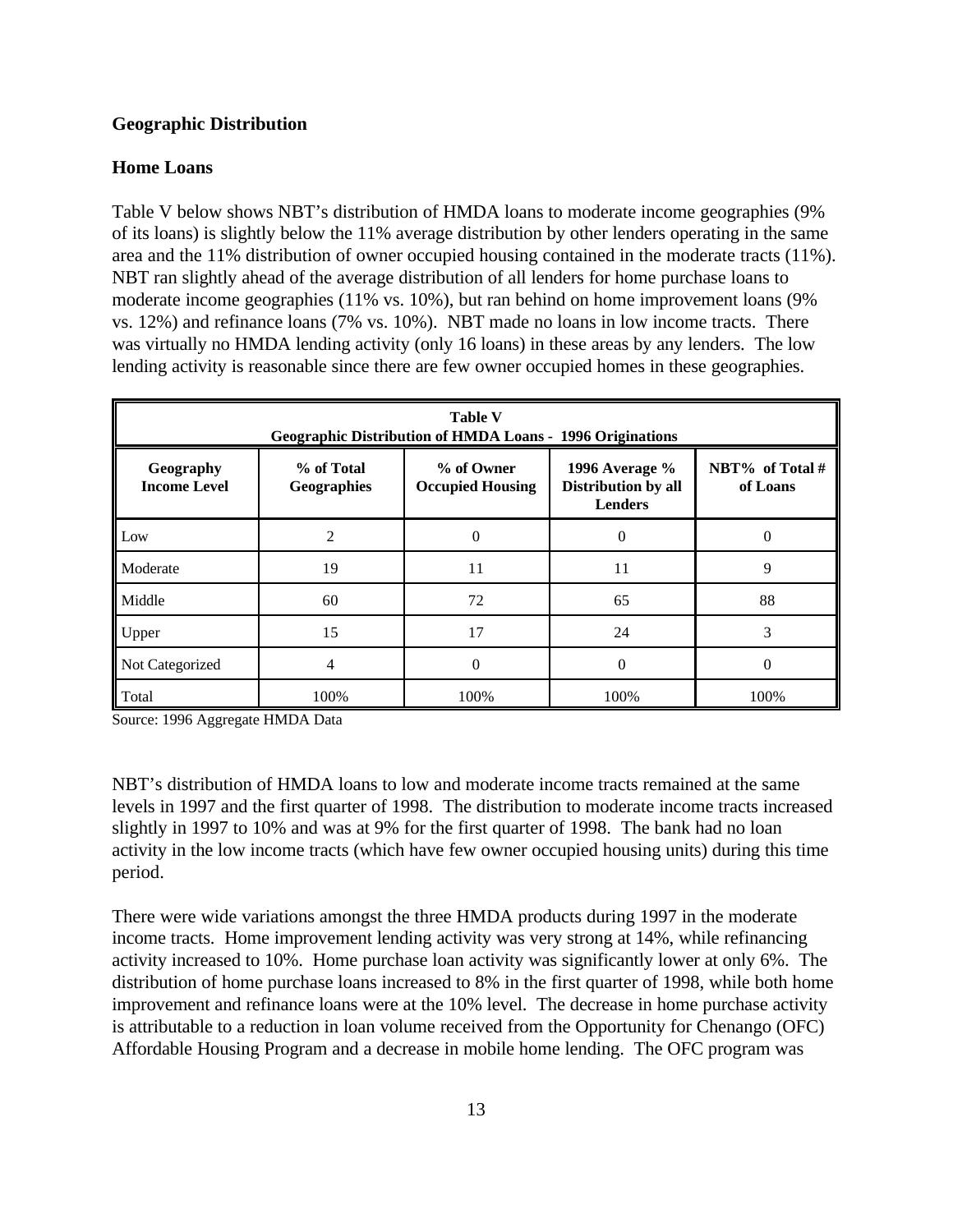temporarily inactive due a lack of funding. The bank lost market share in the mobile home lending area to high volume specialized mobile home lenders operating in the area.

### **Small Business and Farm Loans**

Tables VI and VII show the geographic distribution of the bank's small business and small farm loans for 1996 and 1997 compared to the distribution of small businesses and small farms in the AA. NBT's distribution of small business loans in moderate income geographies is reasonable compared to the distribution of small businesses located in these geographies. The distribution to low income geographies, although less than adequate, is not considered very significant due to the small percentage of businesses (2%) located in these geographies. The bank made a total of 14 small business loans in low income geographies during 1996 and 1997. NBT's distribution of small farm loans in moderate income geographies is excellent compared with the distribution of small farms operating in the AA. There are no small farms located in low income geographies.

| <b>Table VI</b><br>Geographic Distribution of Small Business Loans - 1996 & 1997<br><b>Originations</b> |                                                                                                                                                                    |     |                |     |  |  |  |
|---------------------------------------------------------------------------------------------------------|--------------------------------------------------------------------------------------------------------------------------------------------------------------------|-----|----------------|-----|--|--|--|
| <b>Geography Income</b><br>Level                                                                        | % of NBT Small<br>% of NBT Small<br>% of total<br>% of Small<br>geographies<br><b>Business Loans</b><br><b>Businesses</b><br><b>Business Loans</b><br>1996<br>1997 |     |                |     |  |  |  |
| Low                                                                                                     | 2                                                                                                                                                                  |     | $\overline{0}$ | 2   |  |  |  |
| Moderate                                                                                                | 19                                                                                                                                                                 | 12  | 13             | 18  |  |  |  |
| Middle                                                                                                  | 60                                                                                                                                                                 | 76  | 76             | 68  |  |  |  |
| Upper                                                                                                   | 15                                                                                                                                                                 | 10  | 11             | 12  |  |  |  |
| Not Categorized                                                                                         | 4                                                                                                                                                                  |     | 0              | 0   |  |  |  |
| Total                                                                                                   | 100                                                                                                                                                                | 100 | 100            | 100 |  |  |  |

Source: 1996 Small Business/Small Farm Data Collection Register, NBT 1997 Small Business/Small Farm Register, and NBT internal data.

| <b>Table VII</b><br>Geographic Distribution of Small Farm Loans - 1996 & 1997<br><b>Originations</b>                                                                                |    |    |          |  |  |
|-------------------------------------------------------------------------------------------------------------------------------------------------------------------------------------|----|----|----------|--|--|
| % of Small Farms<br>$%$ of NBT<br>% of total<br>$%$ of NBT<br>Geography<br><b>Income Level</b><br><b>Small Farm Loans</b><br><b>Small Farm Loans</b><br>geographies<br>1996<br>1997 |    |    |          |  |  |
| Low                                                                                                                                                                                 |    |    | $\left($ |  |  |
| Moderate                                                                                                                                                                            | 19 | 14 |          |  |  |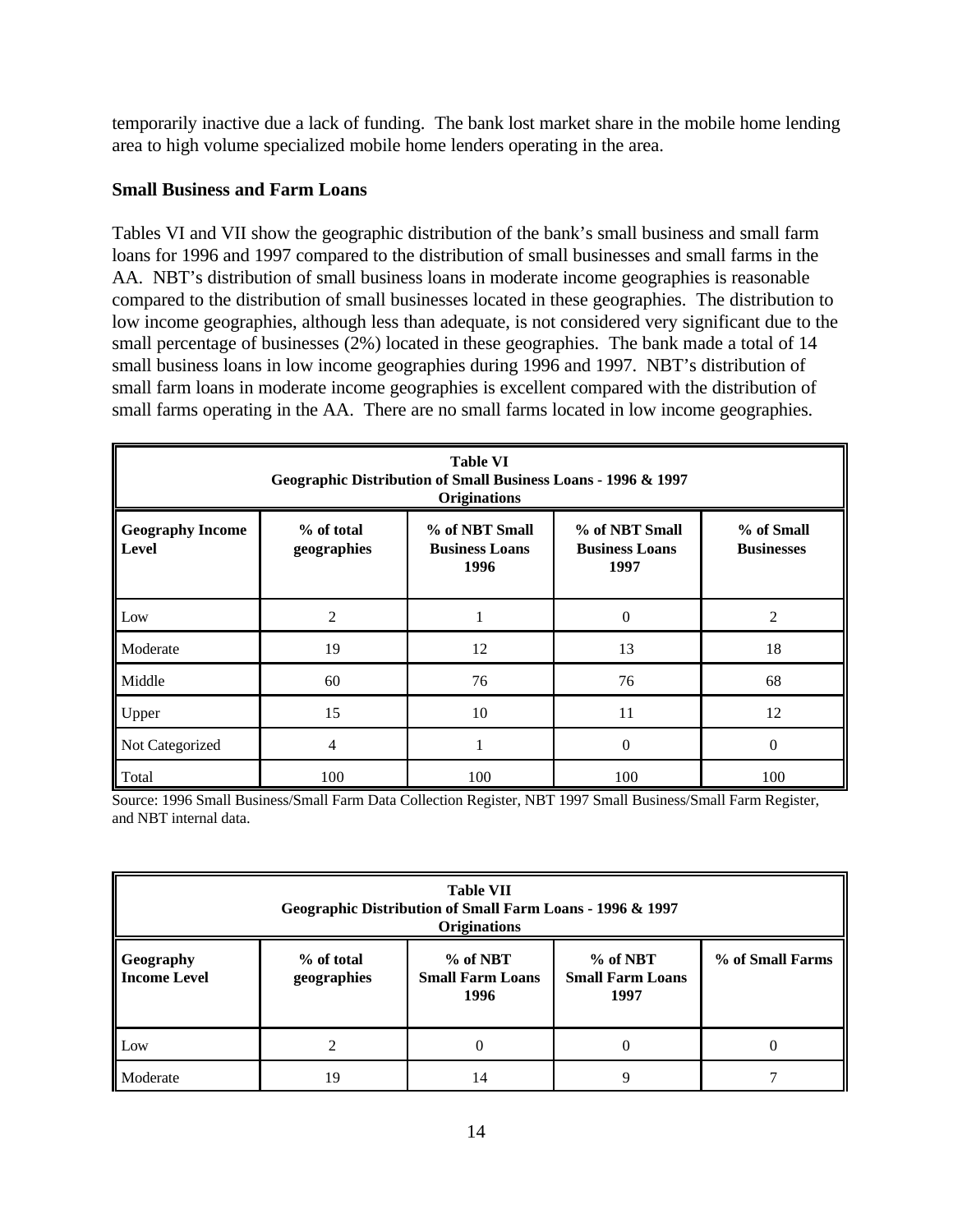| <b>Table VII</b><br>Geographic Distribution of Small Farm Loans - 1996 & 1997<br><b>Originations</b> |     |     |     |     |  |  |
|------------------------------------------------------------------------------------------------------|-----|-----|-----|-----|--|--|
| Middle<br>84<br>84<br>60                                                                             |     |     |     |     |  |  |
| Upper<br>15<br>16                                                                                    |     |     |     |     |  |  |
| Not Categorized                                                                                      |     |     |     |     |  |  |
| Total                                                                                                | 100 | 100 | 100 | 100 |  |  |

Source: 1996 Small Business/Small Farm Data Collection Register & NBT 1997 Small Business/Small Farm Register

#### **Community Development Lending**

During the evaluation period, NBT originated seven community development loans totaling \$11.3 million. The loan proceeds were used to revitalize or stabilize low or moderate income geographies and to promote economic development in designated economic development zones (EDZ). The following briefly describes the loans originated:

A commercial printing company located in a moderate income geography in the Norwich Economic Development Zone (EDZ) borrowed \$1.7 million to expand printing facilities. The company has received EDZ Certification which has the following standards: (1) Jobs will be created by the business applying for the certification; and/or (2) The business' employees will perform a substantial part of their activities in the EDZ; and/or (3) The business' investment in building and equipment will produce new jobs and retain existing employment. Prior to the expansion, the company employed approximately 100 full-time and 100 part-time employees. The expansion is resulting in the company hiring additional employees. The company produces several different newspapers including Pennysavers which are free publications targeting all areas of the community including low and moderate income geographies.

A commercial printing company located in a moderate-income geography in the Utica, New York EDZ borrowed \$4.8 million for working capital. The company, which employs 102 people, has received its EDZ certification. It publishes a variety of materials for industries in the Northeast United States.

NBT loaned \$1.7 million to improve the property on and around the former Plattsburg Air Force Base. The Air Force Base closed in September 1995 creating tremendous financial hardship on the community. The loan helped revitalize and stabilize the area economy. The loan was to a development corporation for the renovation and redevelopment of the former Plattsburg Air Force Base, which is also located in a moderate income geography. The renovations would impact the base's 5,000 acres and 8,000,000 square feet of buildings. The Air Force owns all the real and personal property on the base and leases everything to the development corporation who, in turn, subleases to tenants. Leasing efforts have resulted in modest gains in new jobs, with approximately seven firms on the Base employing approximately 100 people. As the number of tenants grows, more employees will be needed. An additional 450 employees are expected by late 1998.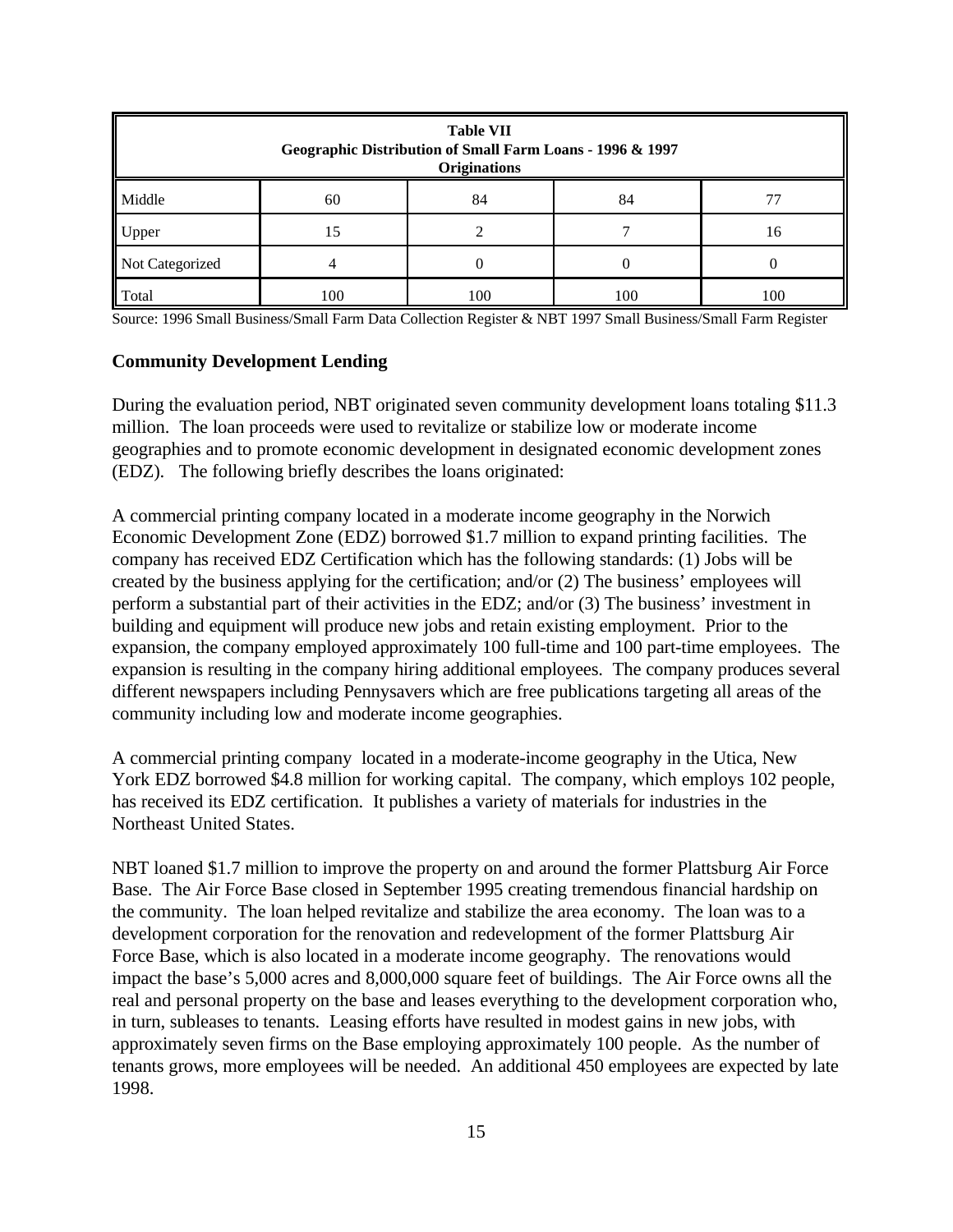A corporation borrowed \$1.8 million to purchase and renovate a high-tech manufacturing facility in Utica, New York. The former occupants moved their operations from Utica to Syracuse, New York, further depressing Utica's already weak economy. The renovations are intended to attract business tenants to the Utica market, thus revitalizing the Utica economy. The building is located in a moderate income geography.

NBT loaned \$1.3 million to a hotel chain for renovations to a hotel located in Rome, New York EDZ, which is in a moderate income geography. The renovations are intended to attract an occupant for the vacant restaurant facility in the hotel. The potential restaurant would expect to employ approximately 75 people, many with low or moderate incomes.

#### **Innovative or Flexible Lending Practices**

New York State Link Deposit Loan Program - NBT is active in the New York State Linked Deposit Program. The Linked Deposit Program was created in 1994 to encourage eligible businesses to make investments and undertake projects that contribute to economic development. The bank provides loans for two or three percentage points below prevailing interest rates. The bank is compensated by State deposits at comparably reduced rates. Manufacturing and service businesses can qualify for a 2% or 3% interest rate reduction loan depending on eligibility. To qualify for the 2% reduction, manufacturing businesses must have 500 or fewer employees, and the projects must contribute to improving productivity, or result in the creation or retention of jobs through modernization, advanced technologies, improved production processes, or computer automation. Service oriented businesses are eligible for the 2% reduction if they have 100 or fewer employees, and the projects will result in the retention or creation of jobs. To qualify for the 3% reduction, businesses must be located in Economic Development Zones or Highly Distressed Areas, or be certified minority or women owned businesses. Businesses in Economic Development Zones or Highly Distressed Areas must have 100 or fewer employees and the projects must create or retain jobs. The projects of minority or women owned businesses must carry out a procurement contract with a state or Federal agency, authority, or other entity. As of June 30, 1998, NBT had 19 loans totaling \$6 million linked to a similar amount of deposits.

Small Business Administration Loans (SBA) - NBT is active in several SBA loan programs, including the LowDoc program which features a one page quick turnaround application for loans of \$100,000 or less. The bank ranked in the top ten of all lenders in the SBA's Syracuse District for lending activity during the 1997 and for the first six months of 1998. In 1997 the bank made 31 loans for \$4.2 million. For the first six months of 1998 the bank made 19 loans for \$4 million.

State of New York Mortgage Agency (SONYMA) - NBT offers mortgages under many of the home ownership programs sponsored by the State of New York Mortgage Agency. The purpose of these programs is to provide low and moderate income households with mortgages on one to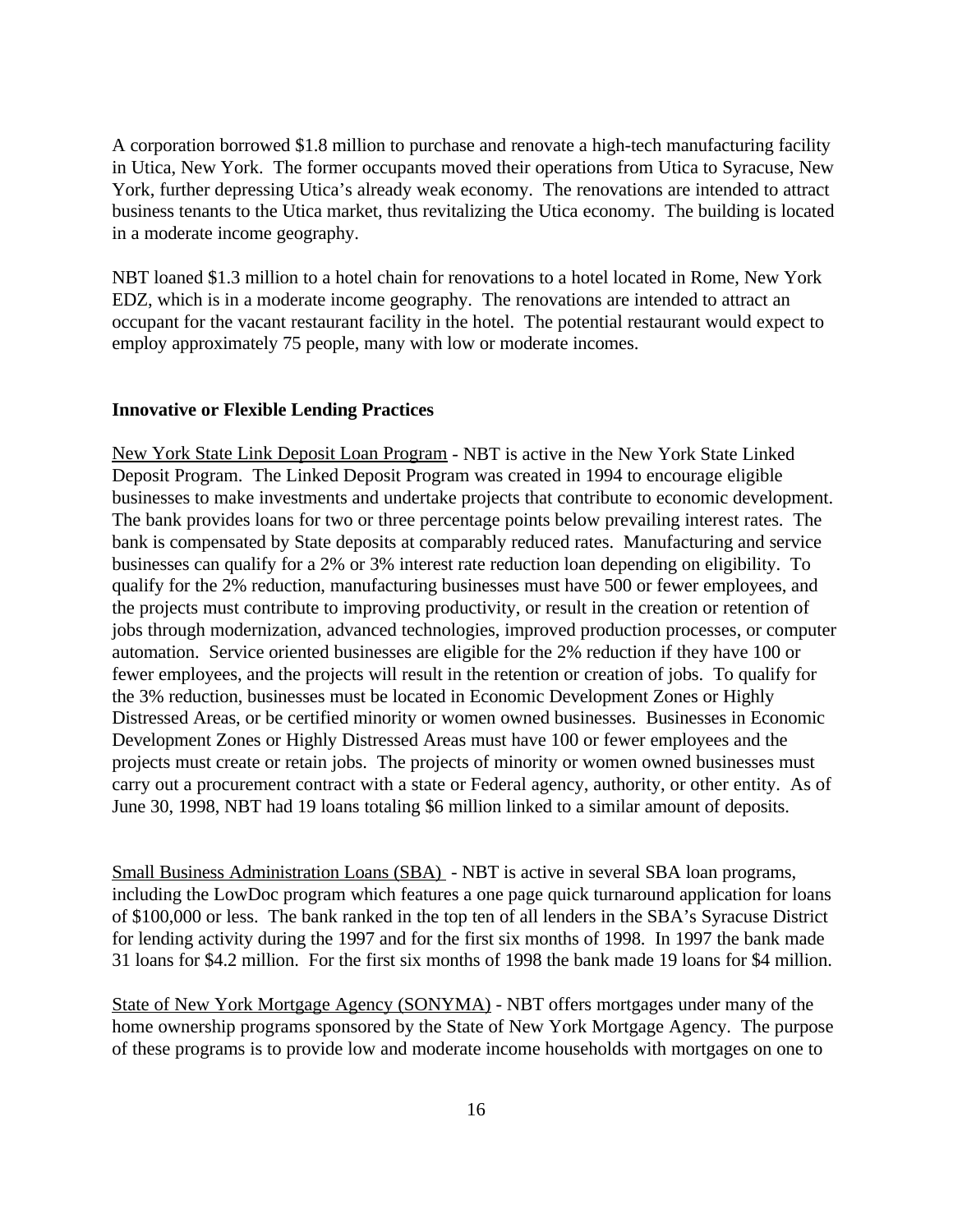four family homes at fixed interest rates which are below prevailing conventional rates. Other program benefits include down payments as low as 3%, no prepayment penalty, and fixed terms of 20, 25, or 30 years. To qualify, applicants must be first time home buyers and meet SOMYMA's household income limits. Applicants who are not first time home buyers can also qualify if they are purchasing a home in SONYMA target areas. Target areas are neighborhoods so designated by the Federal government, for which SONYMA has made a special commitment to rebuilding. Since June 1, 1996, the bank originated 36 SONYMA loans totaling \$1.9 million.

First Time Home Buyers Program - The First Time Home Buyers Program is a NBT initiated program which began in January 1997. It allows first time home buyers to purchase a single family home with a minimal down payment (3%), and less restrictive underwriting standards (a 38% debt to income ratio versus the industry standards of 36%). Private mortgage insurance is required when down payments are less than 30%. After completing a home buyer's education program, the applicant can apply for any of the bank's conventional mortgage products which are modified to accommodate the lower down payments. NBT has originated eight loans for \$458 thousand under this program.

NBT Affordable Mortgage Program - NBT works with several government and local agencies, and nonprofit groups to provide affordable mortgages to low and moderate income individuals and households. These organizations include the Federal Housing Administration, Chenango Housing Improvement Program, Opportunities for Chenango, Chenango Housing Council, Utica Housing Partnership, and Western Catskills Community Revitalization Council. Advantages of this program include lower interest rates (1/4% less than prevailing conventional mortgage products), and lower down payments (up to 98% loan to value) without requiring private mortgage insurance. Many of the associated organizations provide grant money to help with closing costs or down payments. Buyers are required to provide at least 2% of the down payment funds. From June 1996 through June 1998, the bank originated 35 loans for \$1.2 million.

Special Ice Storm Program - Northern New York State had a severe ice storm in January 1998. NBT rapidly responded to the needs of the area by developing a special program to offer both commercial and installment loans to customers. The program featured below market interest rates on loans and extension of existing loans with a waiver of normal extension fees. The bank made five commercial loans totaling \$53 thousand and eight consumer loans totaling \$41 thousand.

# **Investment Test**

NBT's \$3.9 million of *qualified community development investments* is excellent in relationship to its size and resources. NBT's qualified investments consist of the formation and funding of NBT Capital Corp., a Small Business Investment Corporation (SBIC), and several other investments totaling \$1.4 million. The bank has made a substantial financial commitment to the success of the SBIC with a \$2.5 million equity contribution. NBT's senior management has taken a leadership role in forming and managing the SBIC. The formation of the SBIC is considered a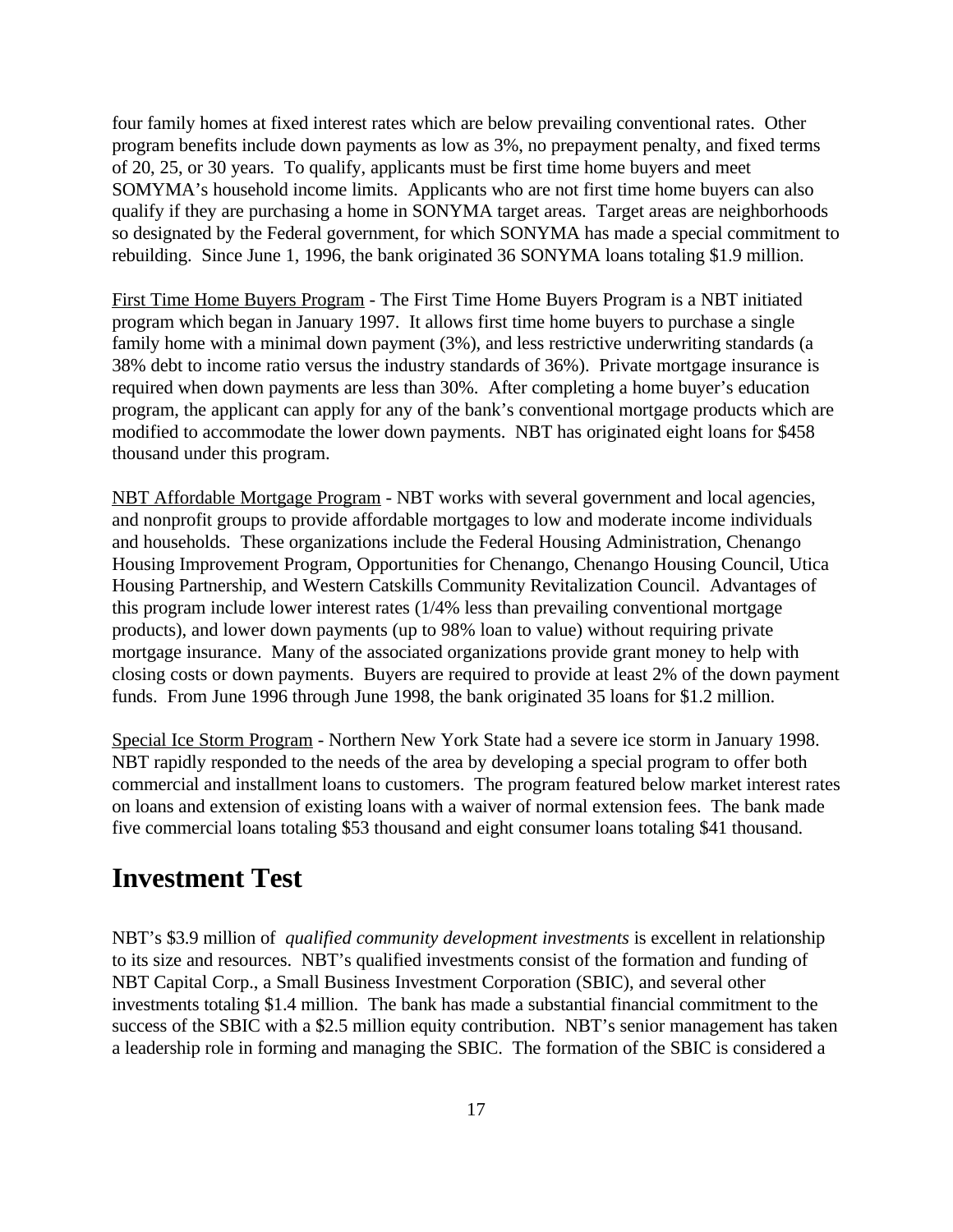complex activity, taking management over one year to put the organization together. NBT is the sole shareholder, and four of the seven directors are members of the bank's senior management team.

NBT Capital Corp. was formed on July 31, 1997. It is licensed under the authority of the Small Business Administration. SBICs' are dedicated to assisting socially or economically disadvantaged small business entrepreneurs. NBT Capital Corp. intends to operate primarily in the counties of Broom, Chenango, Delaware and Tioga. It will also occasionally provide financing in Clinton, Essex, Fulton and Oneida Counties where the bank also has a presence.

The SBIC intends to provide equity and debt capital to support growth and development of small entrepreneurs who have proven ability. This is very responsive to the credit need of the AA. The target client group will not be restricted by type of industry, but industrial, distribution, retail, and service industries will be primary targets. Restaurants, hotels, and residential contractors will generally not be considered. Bank management believes there is little in the way of organized financial and funding resources that exist for businesses requiring seed capital and other forms of equity investment. There is no other SBIC operating in the general area.

NBT Capital Corp.'s funding consists of \$5 million in equity capital, with \$2.5 million currently invested and the remaining \$2.5 million to be funded in the near future. NBT Capital Corp. will target investment and loan opportunities in the range of \$300 to \$500 thousand but will go as low as \$100 thousand and as high as \$1 million.

NBT invested in seven municipal bonds totaling \$1.3 million which qualify as community development investments. The investments all qualify under activities that revitalize or stabilize low or moderate income geographies. Three of the larger projects are detailed below. The other four projects are similar in nature and include buyouts of flood damaged homes, and other infrastructure improvements in moderate income geographies.

The bank invested \$450 thousand in a bond anticipation note issued January 10, 1998, by the Town of Gilboa which is in Schoharie County. NBT is the sole financier of the project. The funds were used to finance the construction of a post office and town hall building. The building is owned by the Town of Gilboa. Approximately 55% of the space is leased to the US Postal Service. The town hall replaces the former town hall which had been flooded several times, and was severely damaged by the most recent flood in January 1996. The new town hall is handicapped-accessible and accommodates all town offices including the supervisor, clerk, justice, and assessor. The County of Schoharie has an extension office of the County Office of the Aging and Department of Social Services in the building. This helps reduce the need for senior citizens and lower income individuals to travel to the county seat which is 36 miles away. The post office replaces the former post office which was located in the residence of the postmaster. The former post office was no longer able to accommodate the needs of the community. The Town of Gilboa is located in a moderate income census tract.

The bank invested \$212 thousand in a bond anticipation note issued December 12, 1997, by the Town of Plattsburgh which is in Clinton County located in the northeastern corner of New York State. The funds were used to finance the construction of improvements to the sewer system in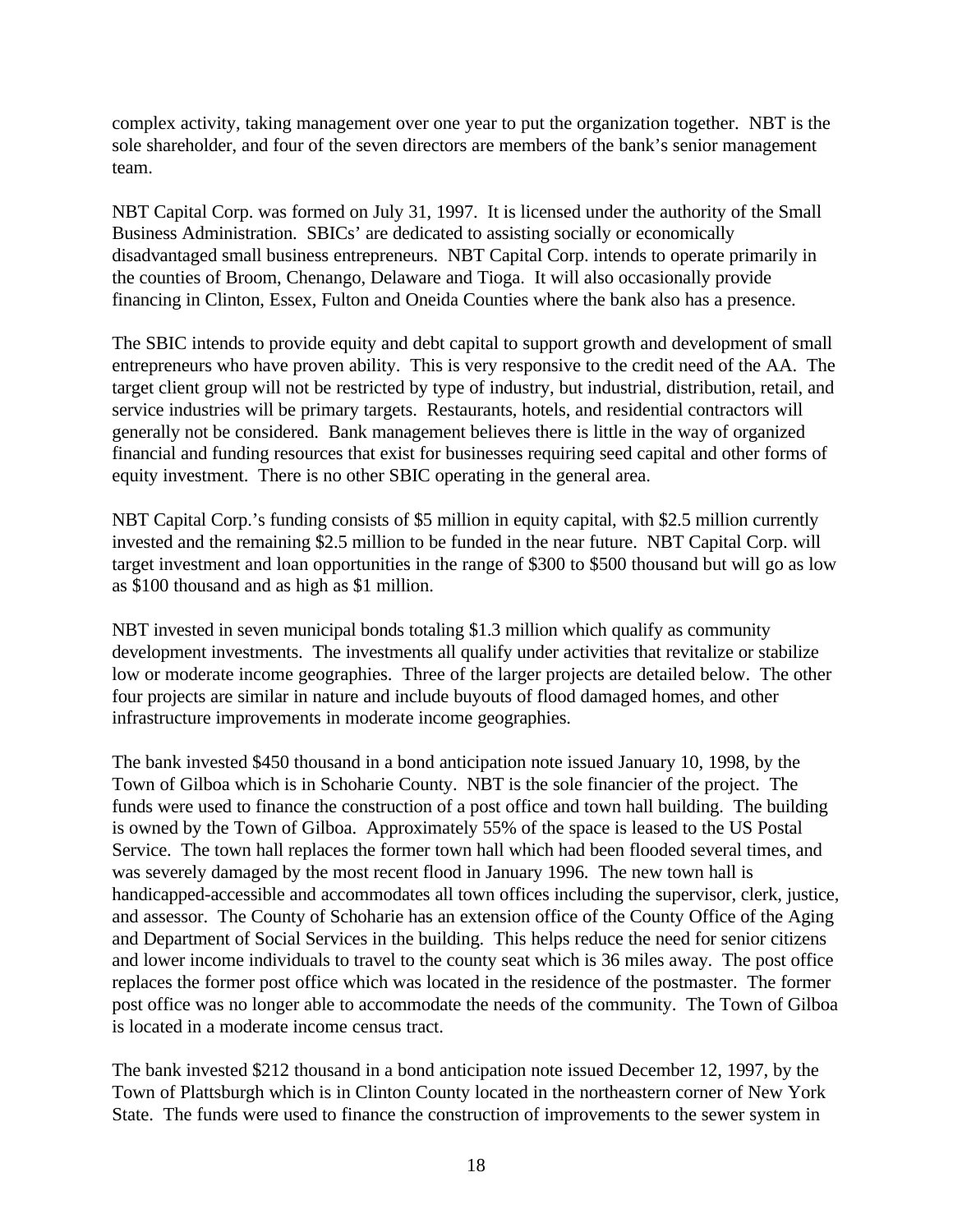an industrial park. The industrial park is located in an economic development zone and a moderate income census tract within the Town of Plattsburgh.

 The bank invested \$158 thousand in a bond anticipation note issued June 21, 1998, by the Town of Jefferson which is in Schoharie County. NBT is the sole financier of the project. The funds were used to finance the construction of the town office building. The building replaces the former town hall which was in an old mobile home and not handicapped-accessible. The new building accommodates all town offices including the supervisor, clerk, bookkeeper, and town court. The Town of Jefferson is located in a moderate income census tract.

NBT also made a moderate level of investments in the form of grants approximating \$100 thousand. Some of the more significant grants include \$30 thousand to The Place Nonprofit Youth Center, \$25 thousand to M-ARK Project, Inc., and \$10 thousand to GroWest, Inc. The Place is a church-sponsored organization for homeless and impoverished youths. The facility provides training and education to children of poverty-stricken families. It is located in a moderate income census tract in the City of Norwich. M-ARK Project Inc. is a nonprofit organization founded in 1978. It is located in the Village of Margaretville and serves the Town of Middletown in Delaware County. M-ARK Project's primary purpose is to improve the local community through the administration of community housing projects and economic development initiatives. Housing projects typically involve first time home owner and affordable housing programs targeted for low and moderate income individuals and families. GroWest is a nonprofit local neighborhood organization located on the west side of the City of Utica. Its purpose is to improve the local community through home ownership and business opportunity. The neighborhood includes both low and moderate income census tracts.

# **Service Test**

#### **Retail Banking Services**

NBT operates 35 full service banking offices. Many of the offices have walk-up and drive-up facilities that are open longer than the branch lobby. The bank has a network of 33 Automatic Teller Machines (ATMs) located at 23 branch offices and 10 remote locations. The remote locations include convenience and retail stores, a college, and standalone facilities. Twenty-six of the ATMs have 24 hour service. The Table below shows the distribution of branches and ATMs by the income level of the area geographies.

The bank's distribution of branches and ATMs is disproportionate to the income level of the geographies, with middle income geographies receiving a significantly larger share of facilities compared to the percentage of middle income geographies in the AA. Only 9% of the branches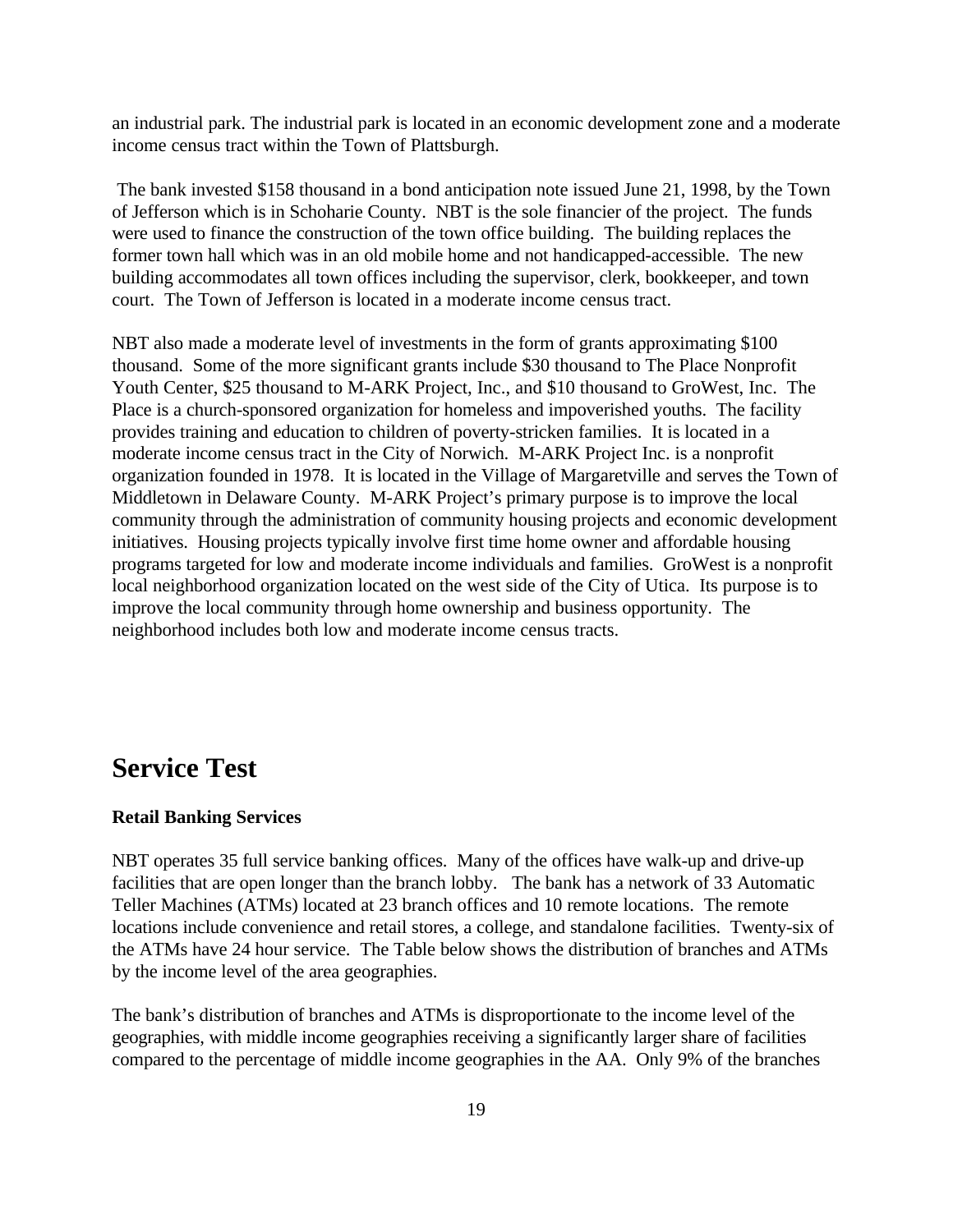| <b>Table VIII</b><br><b>Geographic Distribution of Branches &amp; ATMs</b> |                                                                                                                       |          |          |          |     |  |  |
|----------------------------------------------------------------------------|-----------------------------------------------------------------------------------------------------------------------|----------|----------|----------|-----|--|--|
| Income Level<br>of Geography                                               | # of ATMs<br>% of Total<br>% of Total<br># of Branches<br>% of Total<br><b>ATMs</b><br><b>Branches</b><br>Geographies |          |          |          |     |  |  |
| Low                                                                        | $\Omega$                                                                                                              | 0        | $\Omega$ | $\Omega$ |     |  |  |
| <b>Moderate</b>                                                            | 3                                                                                                                     | 9        | C        | 6        | 19  |  |  |
| Middle                                                                     | 29                                                                                                                    | 82       | 27       | 82       | 60  |  |  |
| Upper                                                                      | 3                                                                                                                     | 9        | 4        | 12       | 15  |  |  |
| <b>NA</b>                                                                  | $\Omega$                                                                                                              | $\theta$ | $\Omega$ | $\Omega$ |     |  |  |
| ll Total                                                                   | 35                                                                                                                    | 100      | 33       | 100      | 100 |  |  |

and 6% of the ATMs are located in low or moderate income geographies, which represent 21% of the area geographies.

The bank closed three branches, opened three others, and sold one during the examination period. The three newly opened branches are located in middle (2) and upper income geographies. Two of the three closed branches were located in middle income geographies, and the other in downtown Utica, a low income geography. The Utica branch was closed due to numerous problems with the facility, including the lack of restroom facilities on the premises. The branch was also closed for poor financial performance. The branch had a very low level of deposits compared to other branches of the bank. Customer accounts were consolidated in the bank's Utica Business Park office, located in New Hartford, NY, approximately 2.5 miles away. This is the nearest NBT branch. The bank did not provide any alternative method of delivery, such as an ATM, to minimize the impact of the closing. The area, however, is well represented with five major financial institutions within a block of the closed branch. The Hamden branch (Hamden, NY), located in a middle income geography was sold to another financial institution.

The bank's office hours generally meet the needs of the respective communities, although there were some minor issues concerning the office hours in the three moderate income geographies. None of the three branches located in moderate income geographies, i.e., the Plattsburg, Rome-Westgate, and South Otselic offices, had Saturday hours. Only about half of the bank's offices have Saturday hours. Management feels that Saturday hours were not warranted in the Plattsburg office, which is located in a downtown business district, due to little activity in the area on Saturday. NBT began offering Saturday hours at the Rome-Westgate office during the examination. The customers of the South Otselic branch, were surveyed by the bank to determine the hours and services they needed. The customers did not request Saturday hours, but wanted the branch to open Monday through Thursday from 9:00 A.M. to 3:00 P.M., and on Friday until 5:30 P.M. Management partially met the request, closing at 1:00 P.M. on Monday through Thursday, and accommodating the 5:30 P.M. closing on Fridays.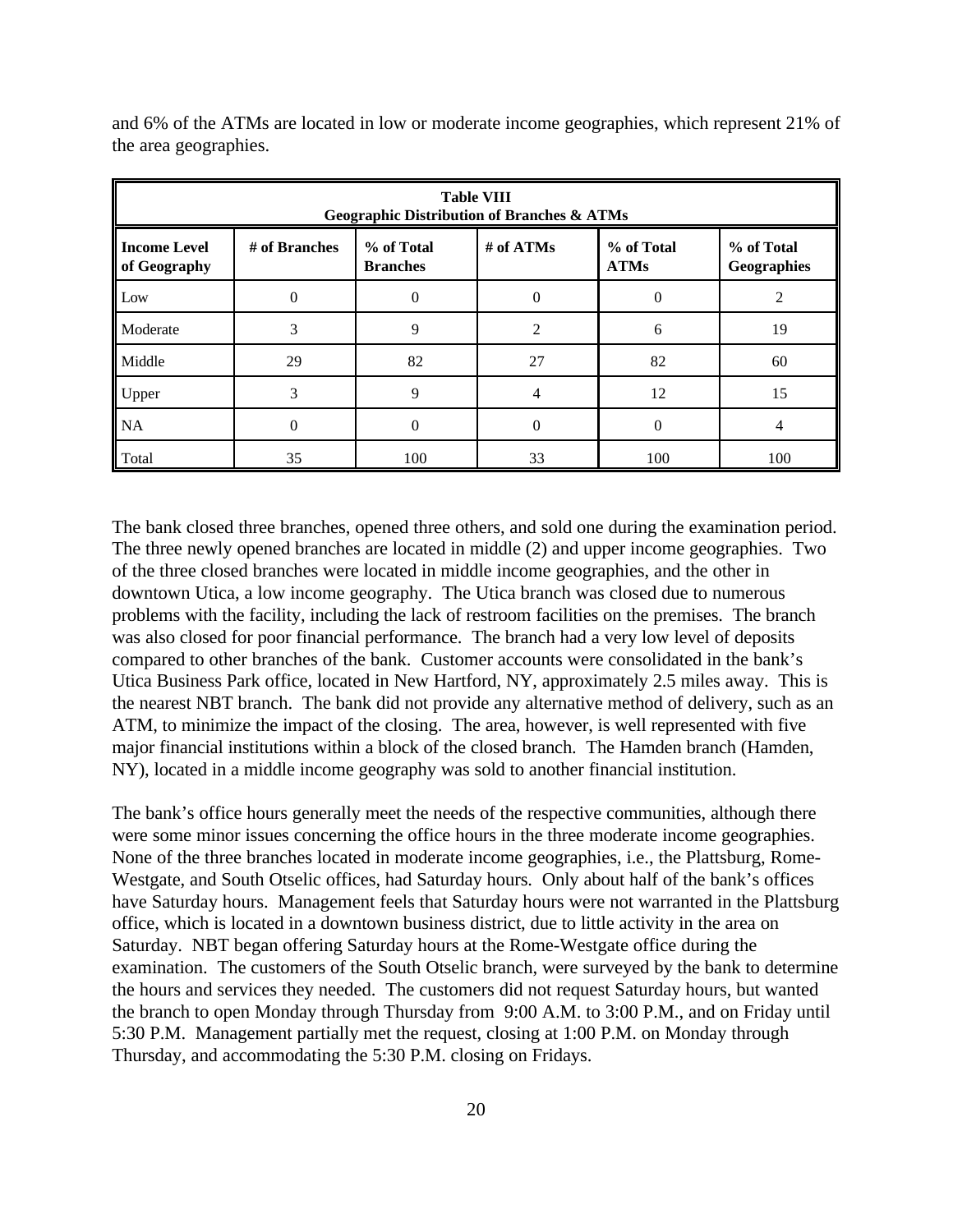NBT offers a wide range of products and services at all its branches. This includes different types of checking options, and savings plans. NBT offers a basic checking account called Budget Checking. The account provides for no minimum balance and no monthly maintenance charge. However, the bank assesses a nominal charge for each check drawn on the account. The account is designed for individuals with limited checking needs. Other products are available for individuals, businesses, and nonprofit organizations. These include a money market deposit account, interest bearing checking, and a statement savings account.

The bank provides a special phone line (1-800-NBT-Bank) called the NBT Banker Line. This service allows customers to access information from their deposit and loan accounts. Customers can derive account information and transfer funds, receive account statements via fax, and reorder checks.

### **Community Development Services**

NBT employees' provide a high level of community development services through their participation in several projects and programs. The following describes the projects and programs and the role bank employees in these programs.

Chenango Housing Improvement Program Inc. - The Chenango Housing Improvement Program is chartered to provide housing services to low and moderate income people in Chenango County. A bank officer serves on the board of directors.

Grow West Inc. - This group provides affordable loans to low and moderate income individuals in West Utica. A bank officer serves on the loan committee.

Village of Sidney Industrial Development Agency - The program involves attracting and retaining predominately small businesses to the area. A bank officer serves as the program's chairperson.

Deposit Development Corp. - This organization was chartered to attract and retain predominately small business development to Deposit Village. A bank officer serves on the committee that administers and approves loan applications.

Adirondack Economic Development Corp. - The corporation approves direct SBA loans under the micro loan program to small business. Its primary function is to attract and retain small businesses. A bank officer serves on the board of directors.

City of Norwich Business Loan Committee - The committee selects recipients of various HUD loans targeted at providing jobs through small business expansion. A bank officer serves on the committee to select recipients.

Norwich Housing Authority - a bank employee serves on the board of directors of this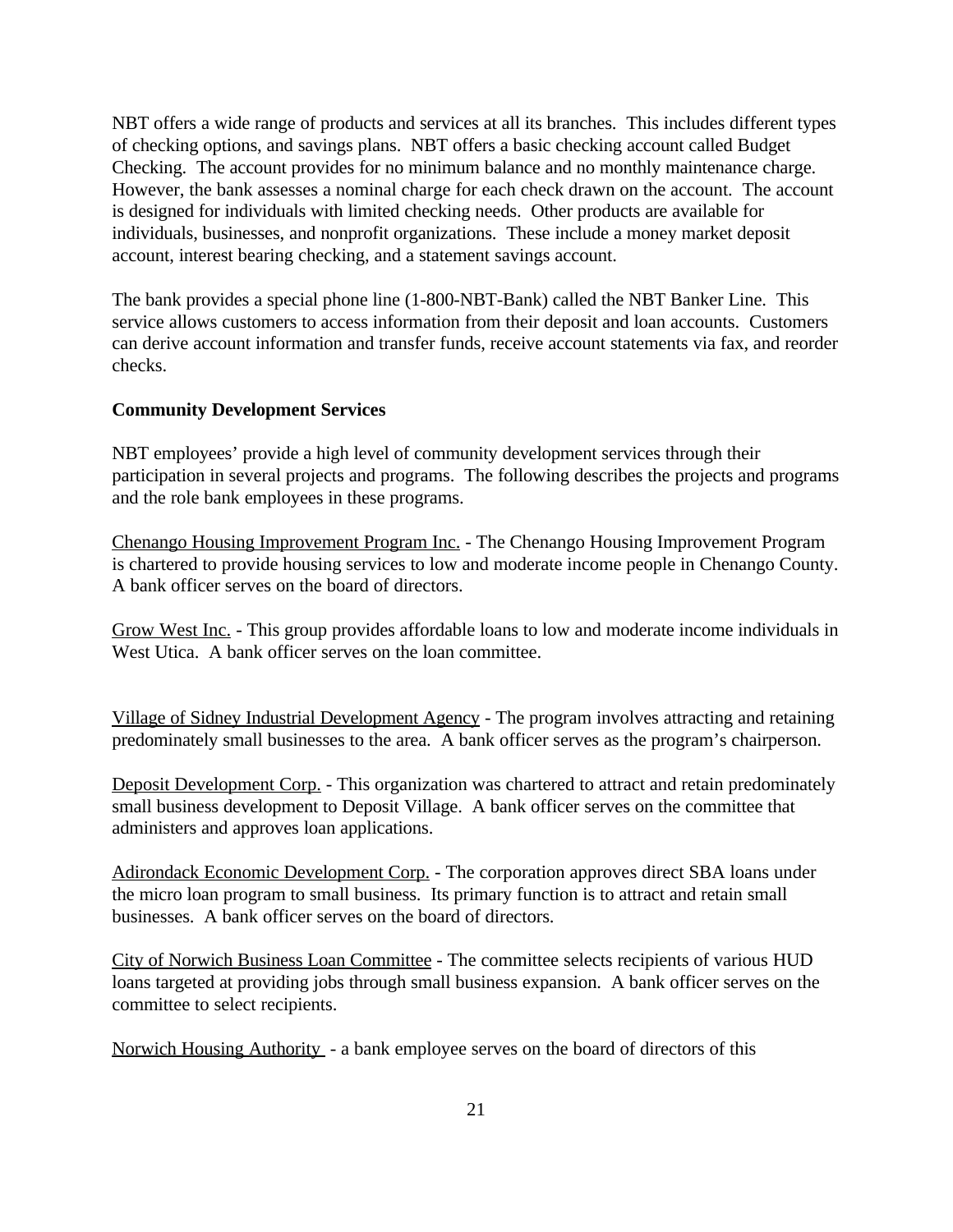organization which operates multifamily housing projects for low and moderate income individuals in the City of Norwich.

New Berlin Housing & Preservation Co. - This corporation provides housing services targeted at low and moderate income people. A bank officer serves as Interim President.

Opportunities for Chenango Inc. - This organization targets services to low and moderate income people. They operate the Head Start Program, a home weatherizing program and Affordable Home Ownership Programs. A bank officer is a member of the board of directors.

Chenango Housing Council - This organization provides housing services primarily to low and moderate income people through the use of low income housing tax credits. The primary function is to stabilize and revitalize low and moderate income geographies. A bank officer serves as the chairperson.

Chenango County Area Corporation - Two senior officers of the bank serve on the board of directors (one as chairman) of this corporation which owns and operates the Eaton Center. The Eaton Center provides office space to new and existing small businesses, often with rents below market rates. The bank's SBIC is located in this building.

Chenango County Industrial Development Agency (IDA) - A bank employee serves on the board of directors of this agency whose purpose is to attract and retain businesses in the County. Many of the businesses served are small businesses. The IDA owns and operates three industrial parks, including a facility used as a small business incubator. Business incubators typically provide inexpensive support services (fax, secretarial assistance etc.) to new businesses until the business is able to operate without the assistance.

Utica Neighborhood Housing Services Inc. - The organization provides housing services to low and moderate income people. Housing services consist of operating an affordable housing ownership program, and a credit and home buyers' counseling program. A bank employee serves on the loan committee.

Rome Industrial Development Corporation - a bank employee serves on the board of directors and loan committee of the corporation. The organization is concerned with economic development, much of it involving small businesses, in the City of Rome. The organization's operating territory includes the area Economic Development Zone and several moderate income census tracts.

Utica Housing Partnership - Two bank employees are members of the Partnership, which consists of six area banks, the City of Utica, and Utica Neighborhood Housing Services Inc. The Partnership runs an affordable housing program in the City of Utica. The employees are involved in making loan decisions.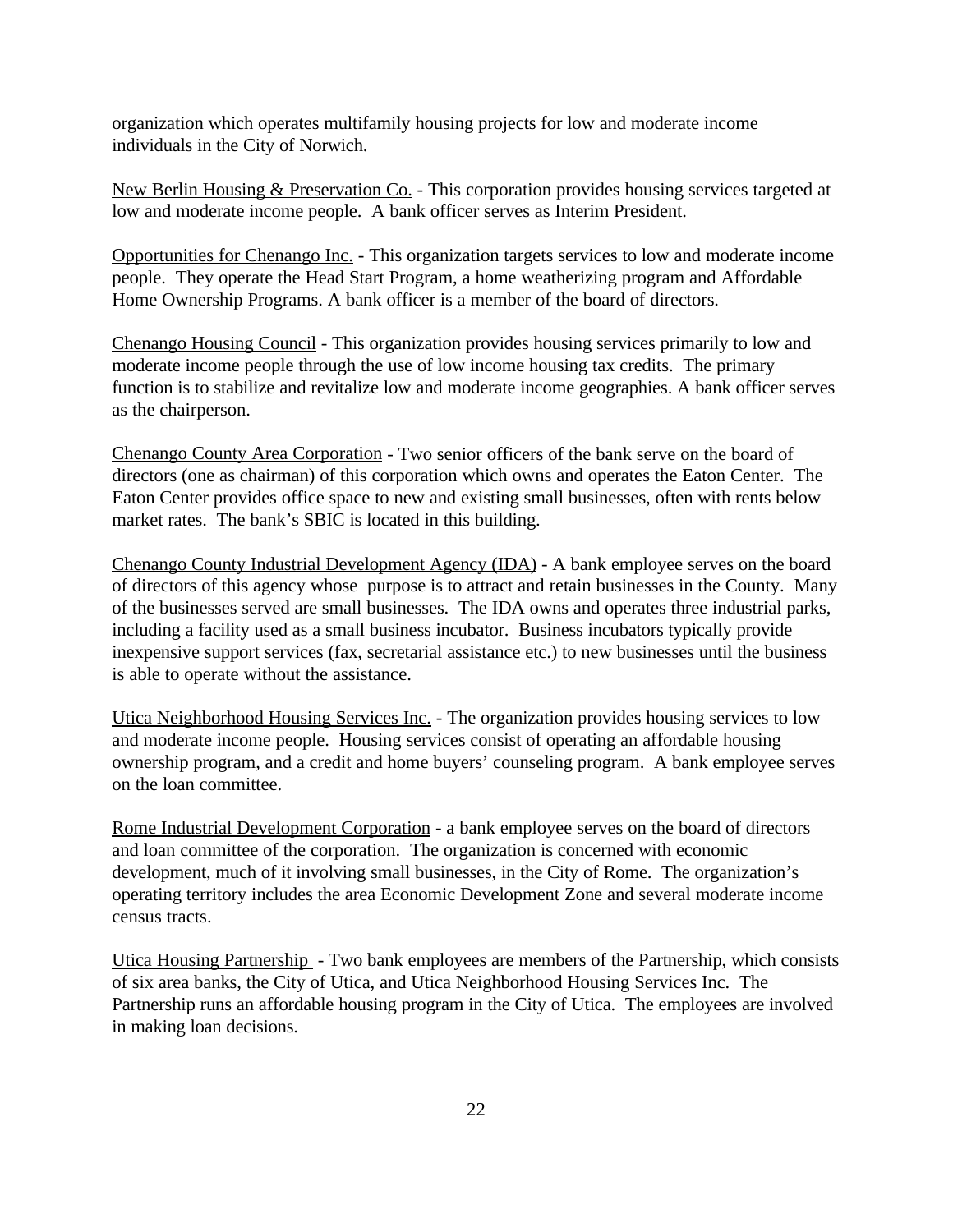Genesee/Oneida Housing Opportunities, Inc. - The organization promotes improving rental housing to low and moderate income people through the use of low income housing tax credits. A bank employee serves on the Board of Directors.

Credit Committee of the North Country Alliance - The Committee makes decisions to lend funds for economic development from various government agencies including direct SBA loans to small businesses. A bank employee serves on the committee.

Advisory Loan Committee of Broome County IDA - The Committee approves funding of gap financing for predominantly small businesses. A bank employee is a member of the Advisory Loan Committee.

# **Fair Lending Review**

No violations of the substantive provisions of the antidiscrimination laws and regulations were identified.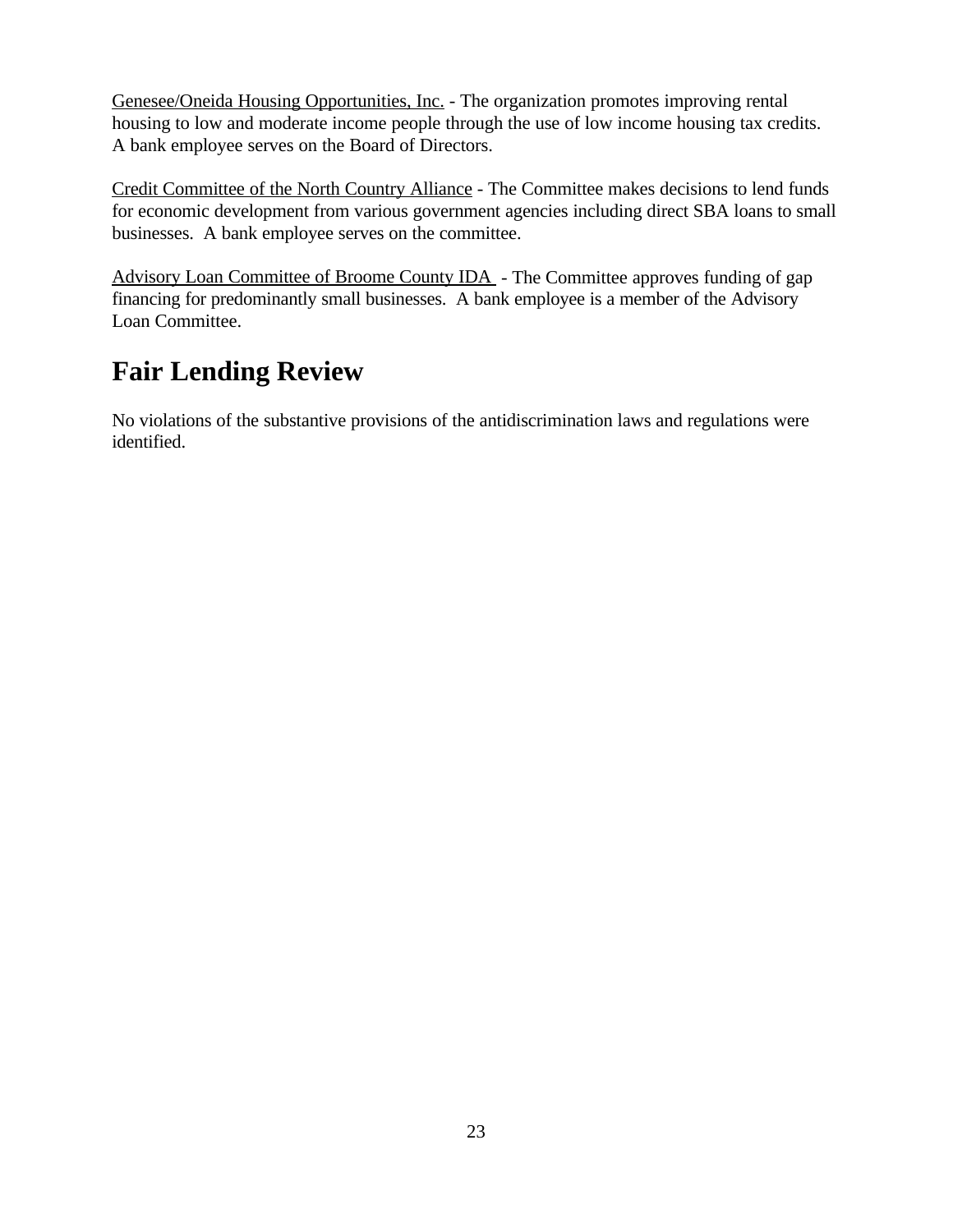# **Utica-Rome MSA Performance Conclusion**

NBT's performance in this MSA is consistent with its performance in its combined AA.

## **Description of the Institutions's Operations in the Utica Rome MSA (8680)**

The bank has five of its 35 full service branches in this MSA. By geographic income level, one office is located in a moderate income geography, two middle income geographies, and two upper income geographies.

## **Description of the MSA**

NBT operates in portions of Herkimer and Oneida Counties, which together comprise the entire MSA. The population of 224,000 represents the largest concentration (32%) of people in the combined AA. Included in the MSA, are the more urbanized cities of Utica and Rome. The primary industries are manufacturing, retail, and service. Please refer to the Mohawk Valley AA description earlier in this report for further details.

## **Lending Test**

The table below shows the portion of the bank's combined AA lending that occurred in this MSA. Only 15% of the bank's loans were originated in this MSA during 1996 and 1997. This is a reasonable level of activity for this area since only 14% of the bank's branches are located here. Small business loans were the most active product with 19% of the bank's loans made here, while small farm loans represented only 5% of the loans made in this more urban MSA.

| <b>Table IX</b><br>Loan Activity in the Utica Rome MSA Compared to the Combined AA for 1996 & 1997 |                                                                |    |        |    |  |  |  |
|----------------------------------------------------------------------------------------------------|----------------------------------------------------------------|----|--------|----|--|--|--|
| <b>Loan Products</b>                                                                               | #<br>% of Total AA<br>% of Total AA<br>(000)<br>Loans<br>Loans |    |        |    |  |  |  |
| <b>HMDA</b>                                                                                        | 148                                                            | 13 | 10,081 | 22 |  |  |  |
| <b>Small Business</b>                                                                              | 352                                                            | 19 | 30,117 | 26 |  |  |  |
| <b>Small Farm</b>                                                                                  | 28                                                             |    | 1,657  | 11 |  |  |  |
| Total                                                                                              | 528                                                            | 15 | 41,855 |    |  |  |  |

Source: 1996, 1997 HMDA LAR, and Small Business/Small Farm Data Collection Register

# **Borrower Characteristics**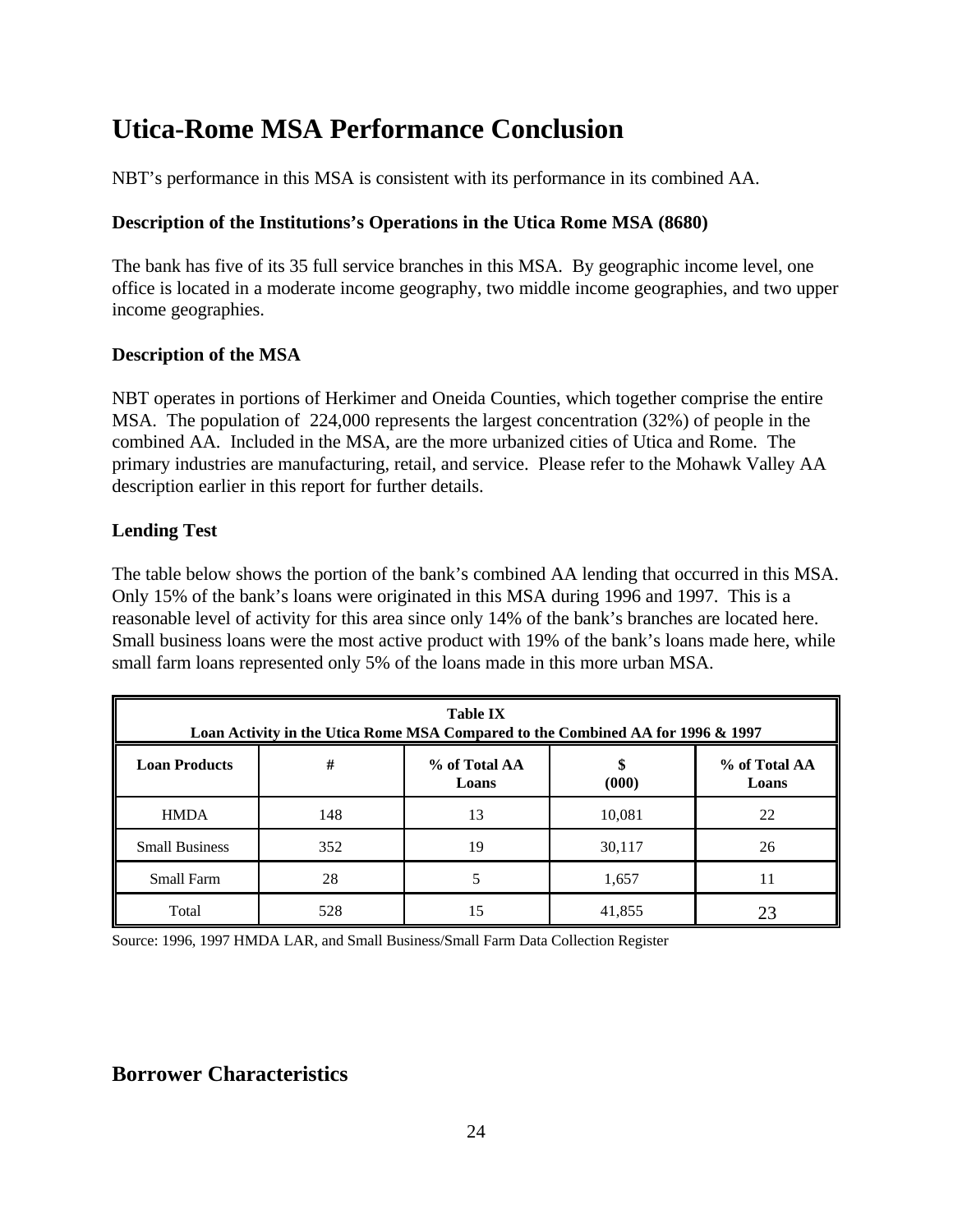## **Home Loans**

As shown in the table below, NBT had a strong distribution of HMDA loans (compared to the average distribution by all lenders) to low income borrowers, but has a weak distribution with moderate income borrowers in this area. This is contrary to the bank's overall lending performance, which was strong with moderate income borrowers. This is not considered very significant since the bank made only 30 HMDA loans in this area in 1996, of which just one was to a moderate income borrower. The bank could have equaled the average lender distribution by making only four additional loans to moderate income borrowers. The percentage of loans to moderate income borrowers improved to 10% for 1997 and to 29% for the first quarter of 1998. Loans to low income borrowers went down to 4% for both 1997 and the first quarter of 1998 due to temporary reductions in affordable housing programs and the bank falling behind its competitors in mobile home lending.

| <b>Table X</b><br><b>Borrower Distribution of HMDA Loans - 1996</b><br><b>Originations</b> |                                                                                                                        |     |     |  |
|--------------------------------------------------------------------------------------------|------------------------------------------------------------------------------------------------------------------------|-----|-----|--|
| <b>Income Level of Families</b>                                                            | % of Families by Income<br>$%$ of NBT<br><b>Average % Distribution</b><br>by All Lenders<br><b>HMDA Loans</b><br>Level |     |     |  |
| Low                                                                                        | 17                                                                                                                     | 13  |     |  |
| Moderate                                                                                   | 18                                                                                                                     | 3   | 17  |  |
| Middle/Upper                                                                               | 65                                                                                                                     | 84  | 78  |  |
| Total                                                                                      | 100                                                                                                                    | 100 | 100 |  |

Source: 1996 Aggregate HMDA Data

### **Small Business and Small Farm Loans**

Loans to small size businesses represented 70% or 246 of the 352 small business loans made during 1996 and 1997 (70% for each of the two years), reasonably consistent with the combined AA distribution of 71% for 1996 and 82% for 1997. All farm loans were made to small size farms in 1996, and 88% were made to small size farms in 1997. The table below shows the distribution of small business and small farm loans by dollar size in this MSA during 1996 and 1997. The ratio of loans for less than \$100,000 is reasonably consistent with the distribution for the combined AA, with the exception of small farm loans (64% vs. 91% for the combined AA). This is not considered significant since only 11 farm loans were made in the area in 1996.

| <b>Table XI</b><br><b>Small Business/Small Farm Loan Originations</b><br>by Dollar Loan Size |                                        |                                         |  |
|----------------------------------------------------------------------------------------------|----------------------------------------|-----------------------------------------|--|
| <b>Origination Amount</b>                                                                    | <b>NBT 1997</b><br><b>Distribution</b> | <b>NBT</b> 1996<br>Distribution<br>$\%$ |  |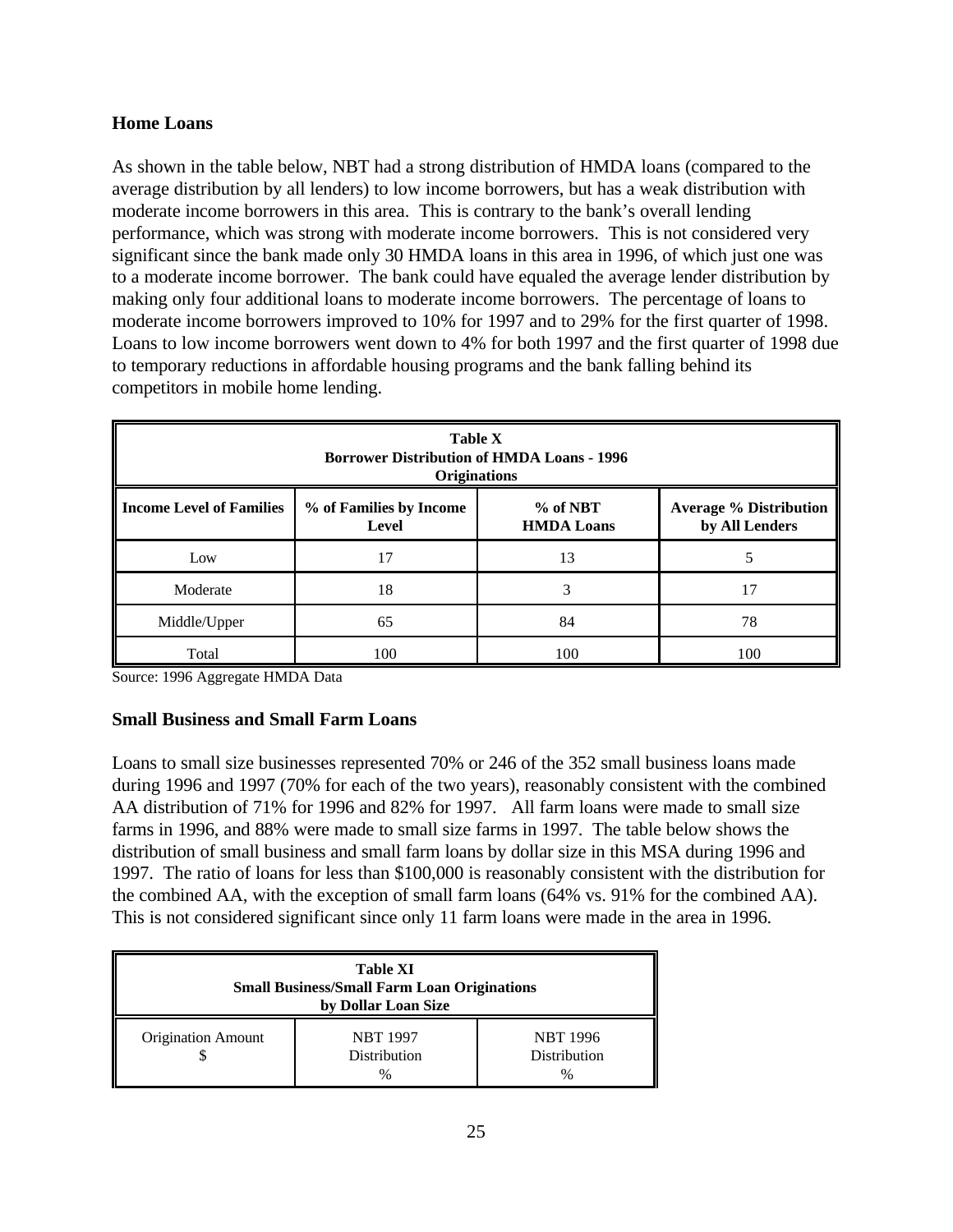| <b>Table XI</b><br><b>Small Business/Small Farm Loan Originations</b><br>by Dollar Loan Size |         |         |  |  |
|----------------------------------------------------------------------------------------------|---------|---------|--|--|
| Less Than $100,000$                                                                          | 79/100  | 85/64   |  |  |
| $100,000 - 250,000$                                                                          | 10/0    | 8/18    |  |  |
| 250,000-1,000,000<br>$(500,000$ for Farms)                                                   | 11/0    | 7/18    |  |  |
| Total                                                                                        | 100/100 | 100/100 |  |  |

Source: 1996, 1997 Small Business/Small Farm Data Collection Register

# **Geographic Distribution of Loans**

#### **Home Loans**

As shown in the table below, NBT had a very strong showing in moderate income tracts, well ahead of the average distribution by all lenders and the percentage of owner occupied housing in this area. NBT did not make any loans in the low income tracts, where there are few owner occupied homes and there was little activity by any lender. The bank's HMDA loan distribution in moderate income tracts represented 12% of loans in 1997 and 17% of loans in first quarter 1998, reasonably consistent with 1996.

| <b>Table XII</b><br><b>Geographic Distribution of HMDA Loans - 1996 Originations</b> |                                  |                                                                                                                                           |     |     |  |
|--------------------------------------------------------------------------------------|----------------------------------|-------------------------------------------------------------------------------------------------------------------------------------------|-----|-----|--|
| Geography<br><b>Income Level</b>                                                     | % of Total<br><b>Geographies</b> | NBT% of Total #<br>% of Owner<br>1996 Average $\%$<br><b>Distribution of All</b><br><b>Occupied Housing</b><br>of Loans<br><b>Lenders</b> |     |     |  |
| Low                                                                                  |                                  |                                                                                                                                           |     |     |  |
| Moderate                                                                             | 22                               | 11                                                                                                                                        | 8   | 17  |  |
| Middle/Upper                                                                         | 73                               | 89                                                                                                                                        | 92  | 83  |  |
| Total                                                                                | 100                              | 100                                                                                                                                       | 100 | 100 |  |

Source: 1996 Aggregate HMDA Data

#### **Small Business and Small Farm Loans**

As shown in the table below, NBT's geographic distribution of small business and small farm loans is not well apportioned to geographies of different incomes. The farm loan distribution is not considered significant since only 28 loans were made in the area during the two year period.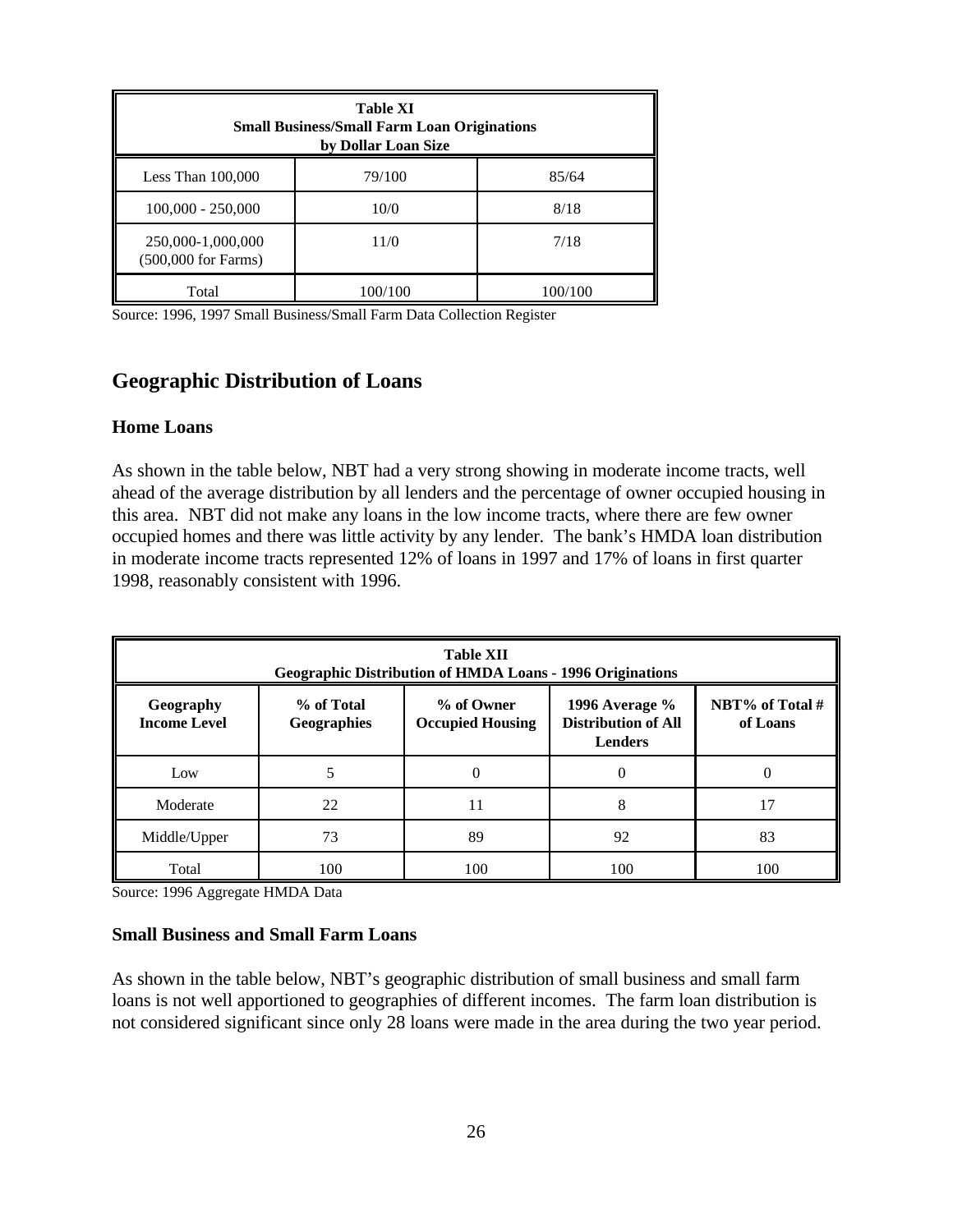| <b>Table XIII</b><br><b>Geographic Distribution of Small Business and Small Farm Loans - 1996&amp;1997</b><br><b>Originations</b> |                                                                                                                                                                                             |         |         |         |
|-----------------------------------------------------------------------------------------------------------------------------------|---------------------------------------------------------------------------------------------------------------------------------------------------------------------------------------------|---------|---------|---------|
| <b>Geography Income</b><br>Level                                                                                                  | % of NBT Small<br>% of Total<br>% of NBT Small<br>% Small<br><b>Businesses/Small</b><br><b>Geographies</b><br><b>Business Loans</b><br><b>Farm Loans</b><br>1996/1997<br>1996/1997<br>Farms |         |         |         |
| Low                                                                                                                               | 5                                                                                                                                                                                           | 2/1     | 0/0     | 6/2     |
| Moderate                                                                                                                          | 22                                                                                                                                                                                          | 18/17   | 0/0     | 28/9    |
| Middle/Upper                                                                                                                      | 73                                                                                                                                                                                          | 80/82   | 100/100 | 66/89   |
| Total                                                                                                                             | 100                                                                                                                                                                                         | 100/100 | 100/100 | 100/100 |

Source: 1996 & 1997 Small Business/Small Farm Data Collection Register

#### **Community Development Lending**

Four of the seven community development loans made by the bank were located in this MSA. Three of the loans were in the City of Utica and one was in the City of Rome. **Please refer to the Community Development Loan section of this report for information on these loans.** 

#### **Innovative or Flexible Lending Practices**

All of the innovative or flexible lending practices detailed earlier are available within the bank's AA, located within this MSA, except for the specific affordable housing programs targeted to the various local townships, cities, villages, or neighborhoods not located in this MSA. Programs available include the New York Link Deposit Loan Program, Small Business Administration loans, State of New York Mortgage Agency loans, and the First Time Home Buyers Program.

#### **Investment Test**

One of the seven municipal bonds discussed under the Investment Test section of this report is to a municipality within the Utica MSA. It is a \$156 thousand public improvement bond with the City of Amsterdam which will serve to revitalize the municipality which consists entirely of moderate income geographies. The bank's SBIC, NBT Capital Corp., will also be marketing loans within this MSA. Some of the grants discussed in the Investment Test are also within this MSA.

#### **Service Test**

All of the retail banking services offered throughout the bank's combined AA are offered within this MSA. The closed branch office, which was located in a low income geography, fell within this MSA. The Rome-Westgate office, which is one of the bank's three offices located in a moderate income geography, is located in this MSA. We had some concern over the bank not having Saturday hours at this office. The bank began opening this office on Saturdays during our examination. **Please refer to the Retail Banking Services section of this report for complete**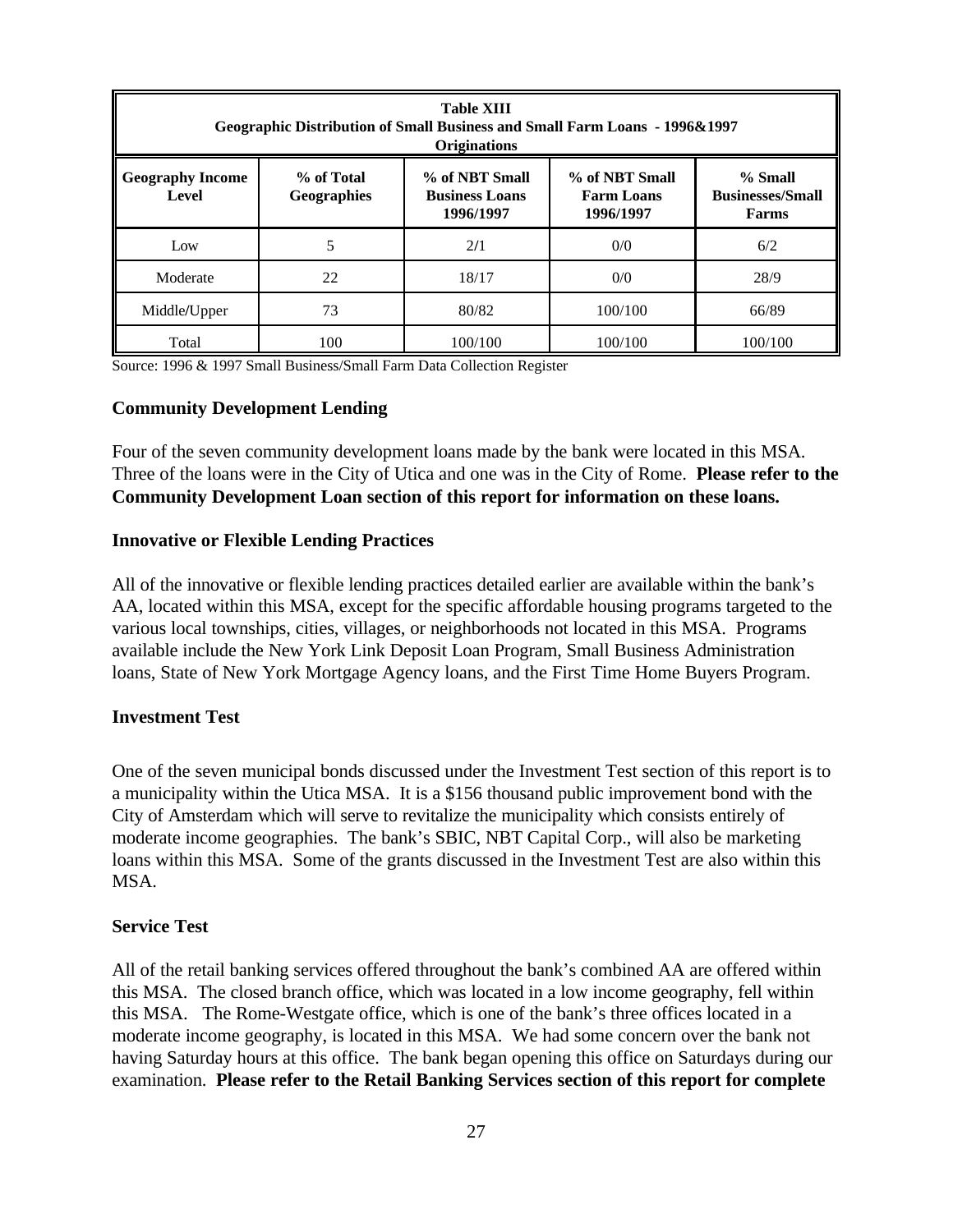## **details.**

Several of the community development services, Grow West Inc., Utica Neighborhood Housing Services, Genesee/Oneida Housing Opportunity, Rome Industrial development Corporation, and the Utica Housing Partnership are located within this MSA. **Please refer to the Community Development Services section of this report for complete details.** 

# **Binghamton MSA Performance Conclusion**

# **Binghamton, NY MSA Performance Conclusion**

NBT's performance in this MSA is consistent with its performance in its combined AA.

## **Description of the Institutions's Operations in the MSA (0960)**

The bank has four of its 35 full service branches in this MSA. Three of the offices are located in middle income geographies, and one office is located in an upper income geography.

## **Description of the MSA**

NBT operates in portions of the two counties, Broome and Tioga, which together comprise the entire MSA. The population in the two counties is 96 thousand or 14% of the combined AA. IBM, New York State government, and Lockheed-Martin are the main employers. Please refer to the Broome Tioga AA description earlier in this report for further details.

### **Lending Test**

The table below shows the portion of the bank's combined AA lending that occurred in this MSA. Only 10% of the bank's loans were originated in this MSA during 1996 and 1997. This is a reasonable level of activity for this area since only 11% of the bank's branches are located here. Small farm loans were the most active product with 16% of the bank's loans made here, while only 8% of the bank's HMDA loans were made in this area.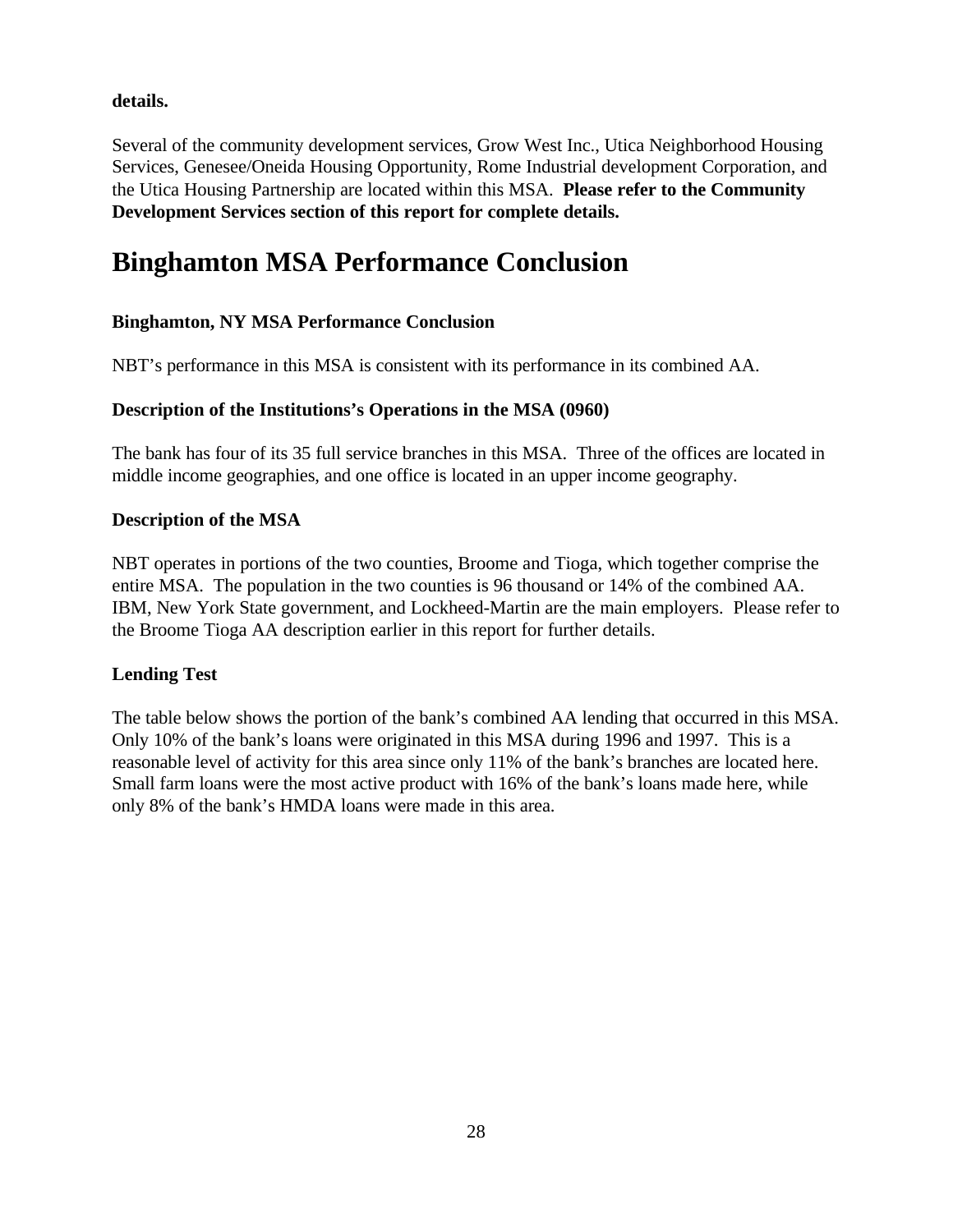| <b>Table XIV</b><br>Loan Activity in the Binghamton MSA Compared to the Combined AA for 1996 & 1997 |     |                        |        |                        |
|-----------------------------------------------------------------------------------------------------|-----|------------------------|--------|------------------------|
| <b>Loan Products</b>                                                                                | #   | % of Total AA<br>Loans | (000)  | % of Total AA<br>Loans |
| <b>HMDA</b>                                                                                         | 88  |                        | 1,977  |                        |
| <b>Small Business</b>                                                                               | 189 | 10                     | 8,763  |                        |
| <b>Small Farm</b>                                                                                   | 89  | 16                     | 2,445  | 16                     |
| Total                                                                                               | 366 | 10                     | 13,185 |                        |

Source: 1996, 1997 HMDA LAR, and Small Business/Small Farm Data Collection Register

# **Borrower Characteristics**

# **Home Loans**

As shown in the table below, NBT had an excellent distribution of HMDA loans to low and moderate income borrowers, far outperforming the average lender distribution. In the case of moderate income borrowers, the bank's loan distribution far exceeded the distribution of moderate income families in this area.

| <b>Table XV</b><br><b>Borrower Distribution of HMDA Loans - 1996</b><br><b>Originations</b> |                                                                                                                        |     |     |  |  |
|---------------------------------------------------------------------------------------------|------------------------------------------------------------------------------------------------------------------------|-----|-----|--|--|
| <b>Income Level of Families</b>                                                             | $%$ of NBT<br>% of Families by Income<br><b>Average % Distribution</b><br>by All Lenders<br><b>HMDA Loans</b><br>Level |     |     |  |  |
| Low                                                                                         | 17                                                                                                                     | 14  | 10  |  |  |
| Moderate                                                                                    | 20                                                                                                                     | 32  | 24  |  |  |
| Middle/Upper                                                                                | 63                                                                                                                     | 54  | 66  |  |  |
| Total                                                                                       | 100                                                                                                                    | 100 | 100 |  |  |

Source: 1996 Aggregate HMDA Data

#### **Small Business and Small Farm Loans**

Loans to small size businesses represented 83% or 156 of the 189 small business loans made during 1996 and 1997 (83% for each of the two years), better than the combined AA distribution of 71% for 1996 and 82% for 1997. All farm loans for both years were made to small size farms.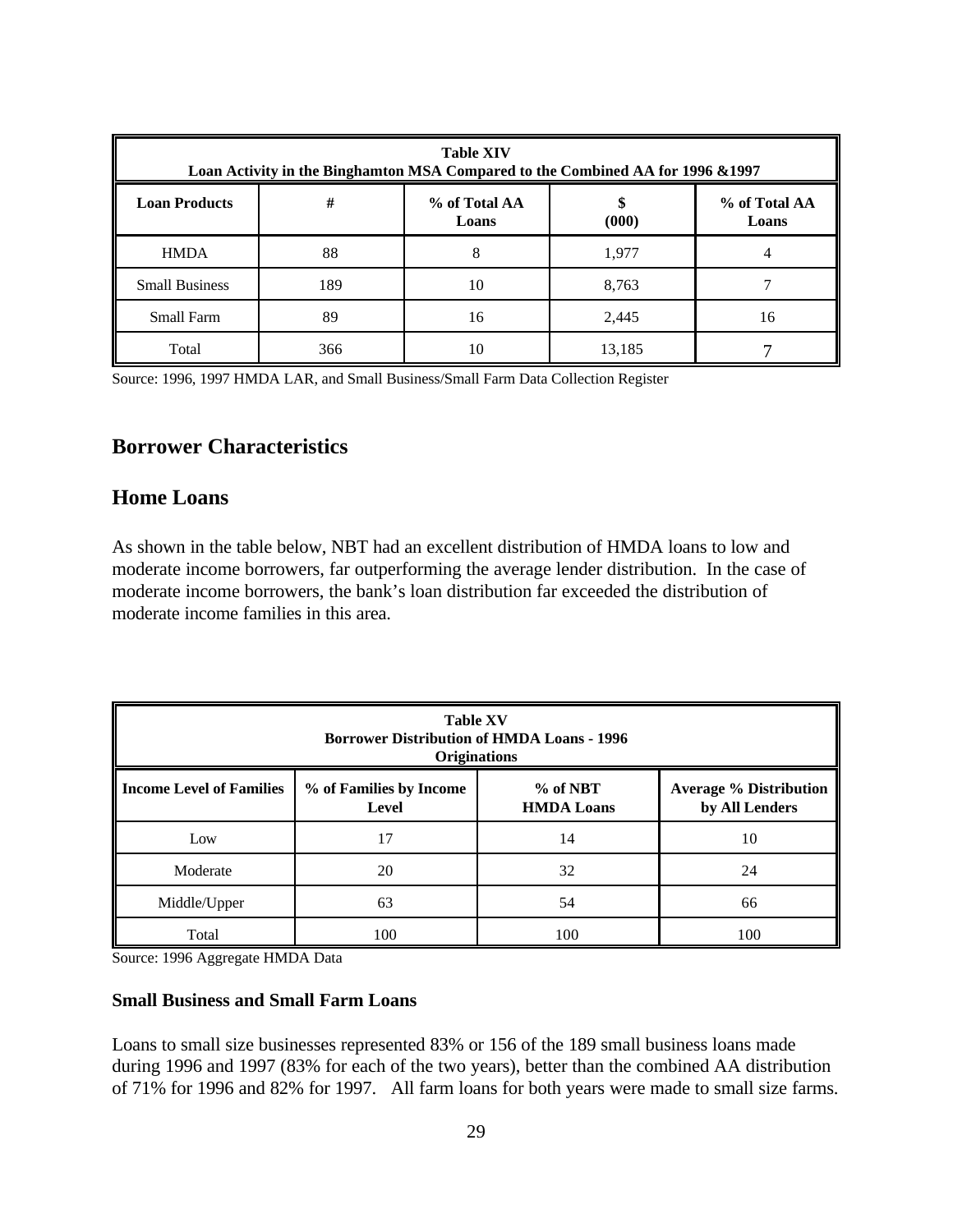The table below shows the distribution of small business and small farm loans in this MSA during 1996 and 1997. The ratio of loans for a dollar amount less than \$100,000 is slightly better in this MSA than the combined AA.

| <b>Table XVI</b><br><b>Small Business/Small Farm Loan Originations</b><br>by Dollar Loan Size |                                                |                                                |  |  |
|-----------------------------------------------------------------------------------------------|------------------------------------------------|------------------------------------------------|--|--|
| <b>Origination Amount</b>                                                                     | <b>NBT 1997</b><br><b>Distribution</b><br>$\%$ | <b>NBT 1996</b><br><b>Distribution</b><br>$\%$ |  |  |
| Less Than $100,000$                                                                           | 90/98                                          | 92/95                                          |  |  |
| $100,000 - 250,000$                                                                           | 8/2                                            | 4/5                                            |  |  |
| 250,000-1,000,000<br>$(500,000$ for Farms)                                                    | 2/0                                            | 4/0                                            |  |  |
| Total                                                                                         | 100/100                                        | 100/100                                        |  |  |

Source: 1996, 1997 Small Business/Small Farm Data Collection Register

# **Geographic Distribution of Loans**

### **Home Loans**

As shown in the table below, NBT has a good geographic distribution of HMDA loans in moderate income geographies. The bank's distribution of loans in moderate geographies is equal to the distribution of owner occupied housing and the average distribution by all lenders operating in this area. The distribution improved to 6% in 1997. None of the 14 HMDA loans originated in the first quarter of 1998 were located in moderate income tracts.

| <b>Table XVII</b><br><b>Geographic Distribution of HMDA Loans - 1996 Originations</b> |                                                                                                                                                                        |     |     |     |
|---------------------------------------------------------------------------------------|------------------------------------------------------------------------------------------------------------------------------------------------------------------------|-----|-----|-----|
| Geography<br><b>Income Level</b>                                                      | NBT% of Total #<br>% of Total<br>% of Owner<br>1996 Average $\%$<br><b>Distribution of All</b><br><b>Occupied Housing</b><br>Geographies<br>of Loans<br><b>Lenders</b> |     |     |     |
| Low                                                                                   | 0                                                                                                                                                                      | 0   | 0   |     |
| Moderate                                                                              | 4                                                                                                                                                                      |     | 3   |     |
| Middle/Upper                                                                          | 96                                                                                                                                                                     | 97  | 97  | 97  |
| Total                                                                                 | 100                                                                                                                                                                    | 100 | 100 | 100 |

Source: 1996 Aggregate HMDA Data

#### **Small Business and Small Farm Loans**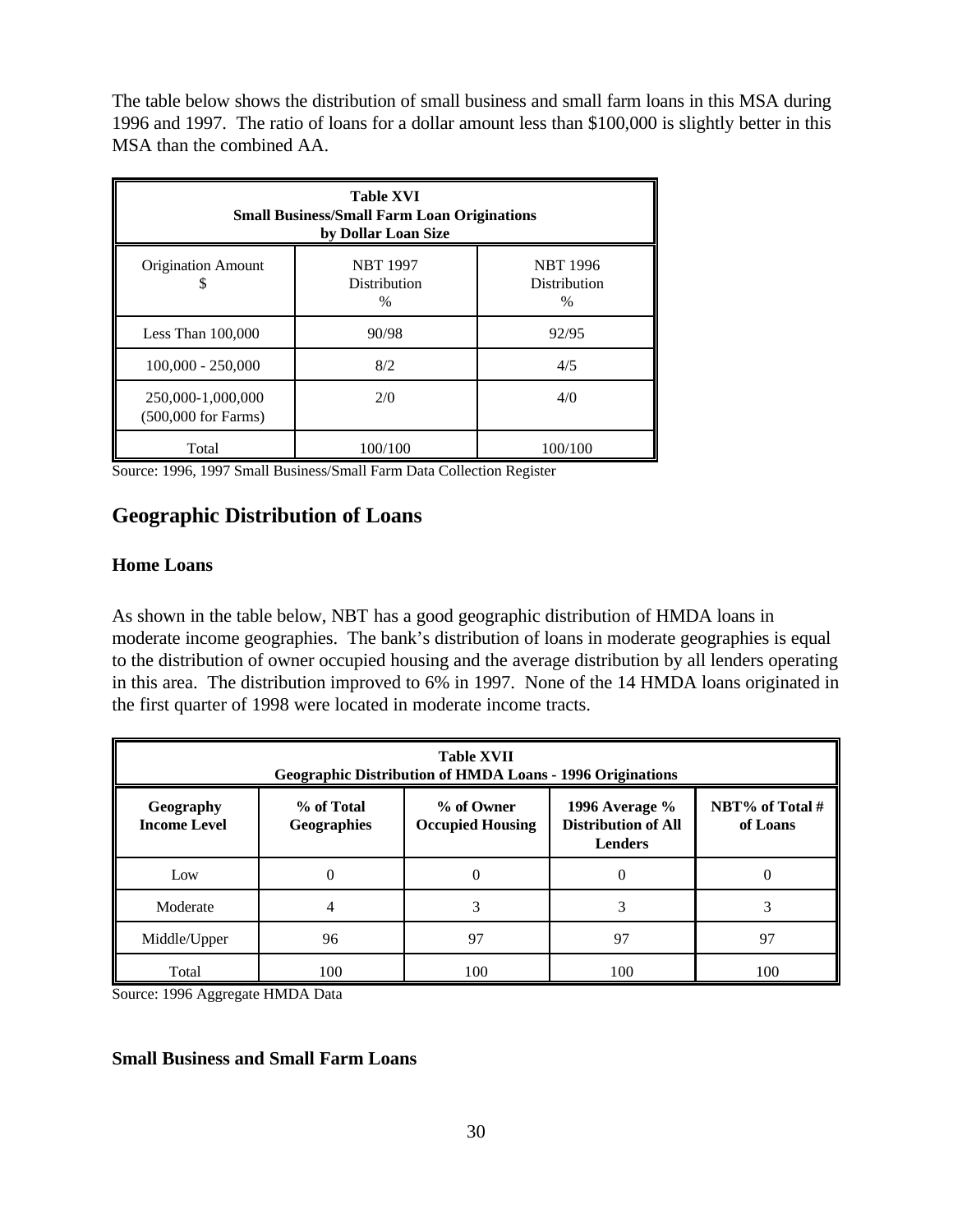As shown in the table below, NBT's distribution of small business loans in moderate income geographies is strong compared to the percentage of businesses operating in these geographies. The distribution of small farm loans in moderate income geographies is reasonable in relation to the percentage of small farms operating in these geographies.

| <b>Table XVIII</b><br><b>Geographic Distribution of Small Business and Small Farm Loans - 1996&amp;1997</b><br><b>Originations</b> |                                                                                                                                                                                                      |         |         |          |
|------------------------------------------------------------------------------------------------------------------------------------|------------------------------------------------------------------------------------------------------------------------------------------------------------------------------------------------------|---------|---------|----------|
| <b>Geography Income</b><br>Level                                                                                                   | % of Total<br>% of NBT Small<br>% of NBT Small<br>$%$ Small<br><b>Businesses/Small</b><br><b>Geographies</b><br><b>Business Loans</b><br><b>Farm Loans</b><br>1996/1997<br>1996/1997<br><b>Farms</b> |         |         |          |
| Low                                                                                                                                | $\theta$                                                                                                                                                                                             | 0       | 0       | $\Omega$ |
| Moderate                                                                                                                           | 4                                                                                                                                                                                                    | 11/3    | 7/2     | 2/3      |
| Middle/Upper                                                                                                                       | 96                                                                                                                                                                                                   | 89/97   | 93/98   | 98/97    |
| Total                                                                                                                              | 100                                                                                                                                                                                                  | 100/100 | 100/100 | 100/100  |

Source: 1996 & 1997 Small Business/Small Farm Data Collection Register

#### **Innovative or Flexible Lending Practices**

All of the innovative or flexible lending practices detailed earlier are available within the bank's AA portion of this MSA, except for the specific programs targeted to the various local townships, cities, villages, or neighborhoods. Programs available include the New York Link Deposit Loan Program, Small Business Administration loans, State of New York Mortgage Agency loans, and the First Time Home Buyers Program.

### **Community Development Lending**

None of the seven community development loans made by the bank were located in this MSA.

### **Investment Test**

The bank's SBIC, NBT Capital Corp., will also be marketing loans within this MSA. Some of the grants discussed in the Investment Test are also within this MSA.

#### **Service Test**

All of the retail banking services offered throughout the bank's combined AA are offered within this MSA. None of the opened or closed offices are located here. The community development services involving the Deposit Development Corporation and the Broome County IDA are located in this MSA. **For complete details, please refer to the overall bank Service Test section of this report.** 

# **Appendix**